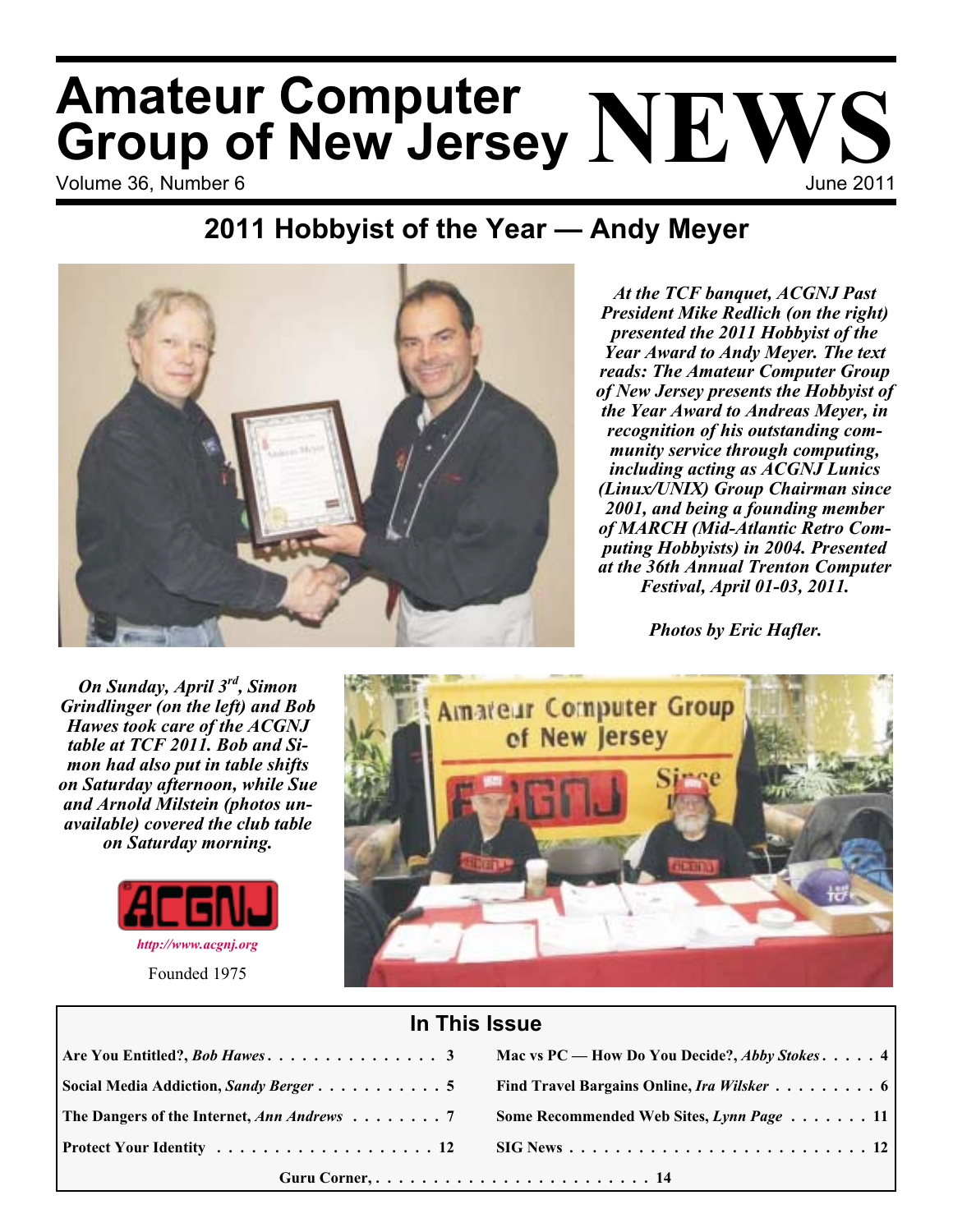### **Officers, Directors and Leaders**

| <b>Officers</b>                |                  |                    | <b>Board of Directors</b>   |                   |                    |
|--------------------------------|------------------|--------------------|-----------------------------|-------------------|--------------------|
| President                      | Paul Syers       |                    | Director Emeritus           | Sol Libes         | $(609)$ 520-9024   |
| Vice President                 | Evan Williams    | $(908)$ 359-8070   | Through 2012                | Brenda Bell       |                    |
| Treasurer                      | Malthi Masurekar | (732) 560-1534     |                             | Simon Grindlinger |                    |
| Secretary                      | Seery Syers      |                    |                             | Don McBride       |                    |
| Past President                 | Mike Redlich     | $(908)$ 246-0410   |                             | David McRitchie   |                    |
|                                |                  |                    | Through 2011                | Gregg McCarthy    |                    |
| <b>Special Interest Groups</b> |                  |                    |                             | Arnold Milstein   | $(908)$ 753-8036   |
| C Languages                    | Bruce Arnold     | $(908)$ 735-7898   |                             | John Raff         | $(973)$ 992-9002   |
| Firefox Activity               | David McRitchie  |                    |                             | <b>Bob Hawes</b>  |                    |
| Genealogy                      | Frank Warren     | $(908) 756 - 1681$ | <b>Standing Committees</b>  |                   |                    |
| Hardware                       | Mike Reagan      |                    | APCUG Rep.                  | Frank Warren      | $(908) 756 - 1681$ |
| Investing                      | Jim Cooper       |                    | Facilities                  | John Raff         | $(973)$ 992-9002   |
| Java                           | Michael Redlich  |                    | Financial                   | Evan Williams     | $(908)$ 359-8070   |
| Layman's Forum                 | Matthew Skoda    | $(908)$ 359-8842   | Historian                   | Lenny Thomas      |                    |
| <b>LUNICS</b>                  | Andreas Meyer    |                    | Membership                  | open              |                    |
| NJ Gamers                      | Gregg McCarthy   |                    | Newsletter                  | <b>Bob Hawes</b>  |                    |
| WebDev                         | Evan Williams    | $(908)$ 359-8070   | Publicity                   | Gregg McCarthy    |                    |
| <b>Window Pains</b>            | John Raff        | $(973)$ 992-9002   | <b>Trenton ComputerFest</b> | Mike Redlich      | $(908)$ 246-0410   |
|                                |                  |                    | Vendor Liaison              | Arnold Milstein   | $(908)$ 753-8036   |
|                                |                  |                    | Webmaster                   | John Raff         | $(973)$ 992-9002   |

### **ACGNJ News**

#### **Editor**

Barbara DeGroot 145 Gun Club Road Palmerton PA 18071 Tel: (570) 606-3596 bdegroot@ptd.net

**ACGNJ News** is published by the Ama- teur Computer Group of New Jersey, In- corporated (ACGNJ), PO Box 135, Scotch Plains NJ 07076. ACGNJ, a non-profit ed-<br>ucational corporation, is an independent computer user group. Opinions expressed herein are solely those of the individual author or editor. This publication is **Copy-**<br>**right**  $\bigcirc$  2011 by the Amateur Computer<br>**Group of New Jersey, Inc., all rights re-Group of New Jersey, Inc., all rights re- served. Permission to reprint with ap- propriate credit is hereby given to non-profit organizations.**

**Submissions:** Articles, reviews, cartoons, illustrations. Most common formats are ac- ceptable. Graphics embedded in the docu- ment must also be included as separate files. Fax or mail hard copy and/or disk to editor; OR e-mail to Editor. Always confirm. Date review and include name of word processor used, your name, address and phone *and* name, address and phone of manufacturer, if available.

**Tips for reviewers:** Why does anyone need it? Why did you like it or hate it? Ease (or difficulty) of installation, learning and use. Would you pay for it?

**Advertising:** Non-commercial announce- ments from members are free. Commercial ads 15 cents per word, \$5 minimum. Camera ready display ads: Full page (7 x 10 inches) \$150, two-thirds page  $(4\frac{1}{2} \times 10)$  \$115, half-page \$85, one-third \$57, quarter \$50, eighth \$30. Discount 10% on 3 or more con- secutive insertions. Enclose payment.

**Publication Exchange:** Other computer user groups are invited to send a subscription to ACGNJ at the address below. We will re- spond in kind.

**Address Changes** should be emailed to *membership@acgnj.org* or sent to ACGNJ at the address below.

**Membership**, including subscription: 1 year \$25, 2 years \$40, 3 years \$55. Additional family members: \$10 each per year. Student : 1 year \$20. Senior citizen (over 65) 1 year \$20, 3 years \$45. Send your name, address and payment to ACGNJ, PO Box 135, Scotch Plains NJ 07076.

**Typographic Note**: The ACGNJ News is produced using Corel Ventura 5. Font fami- lies used are Times New Roman (TT) for body text, Arial (TT) for headlines.

### **E-Mail Addresses**

Here are the e-mail addresses of ACGNJ Officers, Directors and SIG Leaders (and the Newsletter Editor). This list is also at (*<http://www.acgnj.org/officers.html>*).

| Bruce Arnold         | barnold@ieee.org                     |
|----------------------|--------------------------------------|
| Jim Cooper           | jim@thecoopers.org                   |
| Barbara DeGroot      | bdegroot@ptd.net                     |
| Mark Douches         | pcproblems@pobox.com                 |
| David Eisen          | ultradave@gmail.com                  |
| <b>Bill Farrell</b>  | wfarr18124@aol.com                   |
| Manuel Goyenechea    | Goya@acgnidotnetsig.org              |
| <b>Bob Hawes</b>     | bob.hawes@acgnj.org                  |
| Sol Libes            | sol@libes.com                        |
| Malthi Masurekar     | malthirm@verizon.net                 |
| Don McBride          | don@mcbride.name                     |
| Gregg McCarthy       | greggmajestic@gmail.com              |
| David McRichie       | dmcritchie@hotmail.com               |
| Andreas Meyer        | lunics@acgnj.org                     |
| Arnold Milstein      | mrflark@yahoo.com                    |
| John Raff            | $\overline{\text{iohn}(a)}$ raff.com |
| Mike Redlich         | mike@redlich.net                     |
| Matt Skoda           | som359@aol.com                       |
| Keith Sproul         | ksproul@noc.rutgers.edu              |
| Paul Syers           | paul.syers@acgnj.org                 |
| Lenny Thomas         | lenny.thomas@acgnj.org               |
| <b>Scott Vincent</b> | scottvin@optonline.net               |
| Frank Warren         | kb4cyc@webwarren.com                 |
| Evan Williams        | ewilliams@collaboron.com             |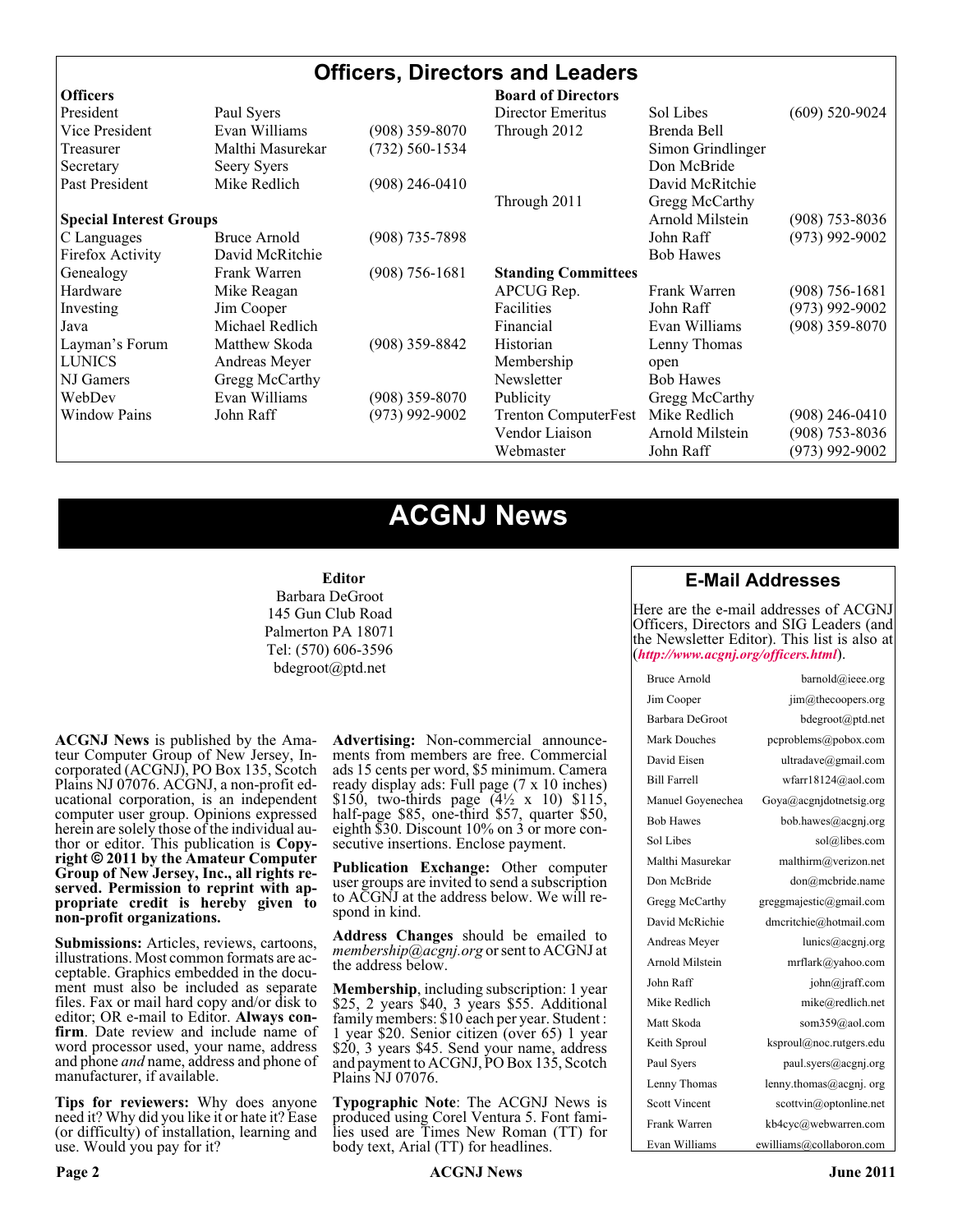### **Are You Entitled?**

### *Bob Hawes, ACGNJ*

For some wacky and no doubt deeply Freudian reason, the guy from the nineteen seventies "I'm a Pepper" TV commercial is dancing around in my head, singing *I'm entitled, he's entitled, she's entitled, they're entitled. Wouldn't you like to be entitled too? Be entitled, drink Doctor Pepper. Yeah, yeah.* (And so on, and so on, interminably). Moreover, he's not the only "blast from the past" echoing through the vast empty canyons of my mind, either. Starting in the very early sixties, I was an eager listener to rock music from radio station WABC (770 on your AM dial). At one time, their disc jockeys ran special offers for various free fan club type ID cards, and I sent in for several. My favorite was the Kemosabe Kard (mailed out by Big Dan Ingram), but the one that's relevant here came from Charlie Greer. I managed to track down two of his card promos on a WABC Music Radio tribute website, which gave their date of origin as 1961. (I would have guessed a year or two later; but this was the only date I could come up with, so I have to go with it. Besides, other guesstimates I've made in the past have been, to put it as kindly as possible, **not** all that accurate). Neither of those promos was the one that I recalled; but they were obviously related, and they both used that same "e" word. So here's the way **I** remember it, from more or less exactly **fifty** years ago today: "Get your Happy Huggy Bear Card, and **you** (pause) will **be** (pause)

**entitled!!!**" Anyway, to wind up our first paragraph by answering the question posed by **this** article's title: I'm certainly entitled; and you probably are, too.

Anyone who didn't read my previous article probably has absolutely **no** idea what I was talking about above, so I'd better explain. This month, I'm continuing to explore the "file property" that goes by the name of "Title". Here's how dictionary.reference.com defines that word: "1. The distinguishing name of a book, poem, picture, piece of music, or the like. 2. A descriptive heading or caption, as of a chapter, section, or other part of a book". Maybe, somewhere in the ancient past when this property was first invented, it was **supposed** to match those words; but now it **doesn't**. These days, a Title is simply a group of text characters having **no** intrinsic meaning, which may or may not exist **inside** one or more of your data files; and which you may at any time become burdened with, whether you want to or not.

To quote myself from last month (referring to a list of files being displayed on screen by whatever file browser you might be using, such as Windows Explorer): "If you right-click on a filename in either Windows or Linux, you'll get a menu; and one of its options will be Properties. Choose that and you'll get a pop-up window. Many times, that window will have only one tab, called Basic in Linux

*Continued above right Centinued below left*

and General in Windows. (I **don't** know if such a thing exists on a Mac, or what it might be called there). However, for some file types, there can be as many as six tabs. The one we're interested in is called Document in Linux and Summary in Windows. Under Summary, Windows lists Title, Subject, Author, Category, Keywords and Comments. (Plus some versions list even more, such as Manager and Company). Under Document, Linux can list up to **fourteen** entries, some already familiar, like Title, Subject, Author and Keywords; and some new, such as Creator and Producer (both of which seem to refer to **programs** rather than people)". One further bit of recap: As I mentioned last month, I had to ask Barbara (our Editor) to fix three "bad Titles" before I could create our *36th Anniversary Newsletter Collection* CD. All three of those Titles took the same form: (drive letter) (complete path) (filename); and all three of those paths were definitely from Barbara's computers, **not** mine. Since I'll be listing each one of them below, I'm not going to write them out now. (For even further information, please refer to said previous article, *Updating My Image*, in the May 2011 issue of ACGNJ News).

One last quote: At the end of last month's article, I said; "I just this minute had an idea about how I could investigate that Title situation even further, but I don't have the time or the space to do it now". What I'd thought of was an old DOS program that I bought in 1989. It's a hard disk/floppy disk sector editor. Unfortunately, since it was written in 1987, it can only recognize FAT12 disks. Nowadays, hardly

anyone remembers FAT12, which had an upper hard disk partition size of only 30 **Mega**bytes; but it's actually still around (on **my** computers, at least) for a little while longer, because **floppy** disk formats kept using FAT12 right until the very end. Actually, even when I had an FAT12 hard disk, I was **very** cautious about using this program there. It was **so** powerful that it was really just too dangerous to risk exposing **all** of the data on my hard disk to it. It could edit the contents of sectors byte by byte, it could re-assign individual sectors from one file to another, and it could do even **more** esoteric stuff (a lot of which I never even tried). I used it on floppies **a lot**, though, and I still can, since it will run just fine under Windows 98 SE. Luckily for me, all three of my "bad Title" files were smaller than 1.44 MB. Thus, I could copy each one to a floppy and examine it in depth. So that's what I did.

I took the August 2010 file first, and I searched its contents for the word Eudora. (While I'd heard of that program, I'd **never** used it myself, so I wasn't concerned about getting any erroneous "hits"). Here are the six lines that I found near the end of that file (in the  $933<sup>rd</sup>$  sector out of 935 total):

/CreationDate (D:20100812152141)

/Producer (Acrobat Distiller 4.05 for Windows)

/Author (Administrator)

/Creator (PScript5.dll Version 5.2)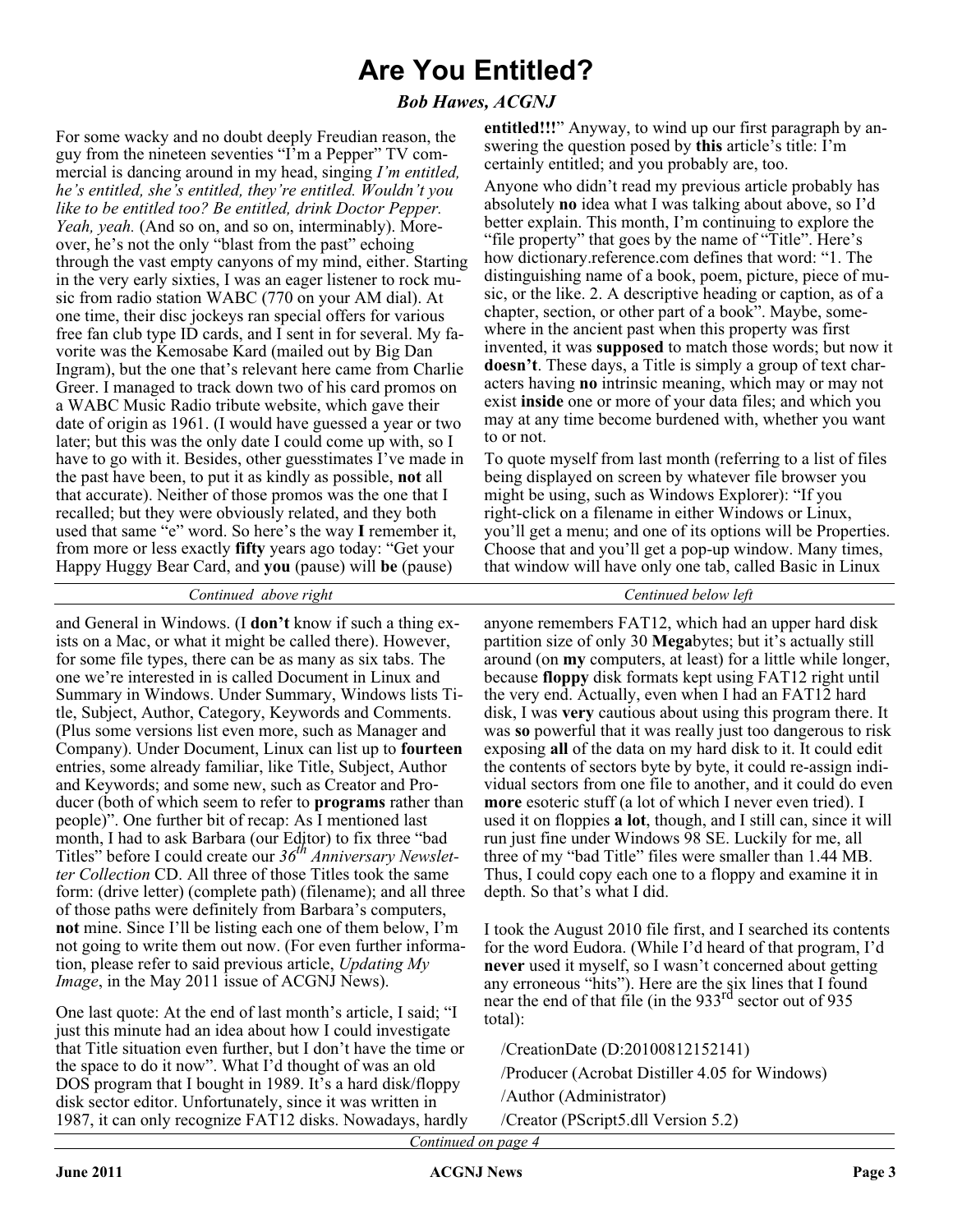### **Are You Entitled?,** *continued*

/Title (C:\\Program Files\\Eudora\\attach\\BOB Hawes\\2010AG10\\2010AG10.VP) /ModDate (D:20100812152242)

That's exactly how they were displayed, with a forward slash before each line's first value, the second value in parentheses, and **two** back slashes between each part of the Title's path. The only things **not** reproduced above were the single non-alphanumeric characters that separated each of those lines. They looked like small drawings of musical notes. "Aha! A clue!" I hear you cry; and you're right. Those pictographs represent ASCII (**A**merican **S**tandard **C**ode for **I**nformation **I**nterchange) Carriage Returns; and Carriage Returns **without** accompanying Line Feeds (whose ASCII pictographs resemble teeny, tiny versions of the monolith from *2001: A Space Odyssey*) point the "finger of suspicion" directly at the Mac. Since Microsoft had ported Word for DOS to the Macintosh about four **years** before they released their first version of Word for Windows, it does sort of make sense that Word might have picked up this "feature" from the Mac and carried it back home. That was my working theory. At least for a couple of minutes, anyway.

Then, I checked out the "bad Title" file from March 2011. I searched for the word "Newsletter", and I found it a little over halfway through the file (in the 1,285<sup>th</sup> sector out of 2,495 total). Here's what I got:

For the new March 2011 file (in the  $214<sup>th</sup>$  sector out of 745

/Producer (Acrobat Distiller 4.05 for Windows)

/Producer (Acrobat Distiller 4.05 for Windows)

/Producer (Acrobat Distiller 4.05 for Windows)

And for the April 2011 file (in the  $216<sup>th</sup>$  sector out of 699

/ModDate (D:20110331140233-04'00')

/CreationDate (D:20110328145643)

/CreationDate (D:20110328151146)

/ModDate (D:20110328151843-04'00')

/ModDate (D:20110328150624-04'00')

total), I found:

total), I found:

<dc:title><rdf:Alt><rdf:li xml:lang='x-default'>D:\03 Newsletter v36 n03 Mar.vp</rdf:li></rdf:Alt></dc:title>

/CreationDate (D:20110331140233)

*Continued above right Centinued below left*

Not a Title to be seen anywhere. Also note the complete absence of XML. **All three** files are now following the Mac-ish model, with lone Carriage Returns separating their lines. (Although the entries for March and April continue to be buried somewhere near the middle of their files, instead of at the very end).What's going on here? **I** certainly **don't** know; and I've got no idea where to go next to find out. Or to answer this other burning question: My newer "good" files seem to really **be**, in fact, good (and **complete**, too). So exactly **what** was in my original "bad" files that made it necessary for them to be around **three times as big**? I'm stymied. If anybody out there has any further information on this subject, or any suggestions about what I can do next, please let me know.

See you next month (if my head doesn't explode first).  $\Box$ 

### **Mac vs PC — How Do You Decide?**

### *Abby Stokes (abbystokes (at) yahoo.com), Author, Is This Thing On? ([www.abbyandme.com](http://www.abbyandme.com))*

I'm regularly asked "Should I buy a Mac or a PC?" It's a battle not unlike the Hatfields vs the McCoys. For those of you that don't know the difference, a Mac/Apple (the name is interchangeable) is one manufacturer of both laptop and desktop computers. The inside (operating system or the brain) and the outside (hardware or what you touch) are

both designed by Apple. A PC is every other manufacturer of the outside of a laptop or desktop computer (HP, Sony, Dell, etc.) with the operating system manufactured by Microsoft.

The answer to the question "Should I buy a Mac or a PC?" is a question: "Who will you call for help on Sunday after-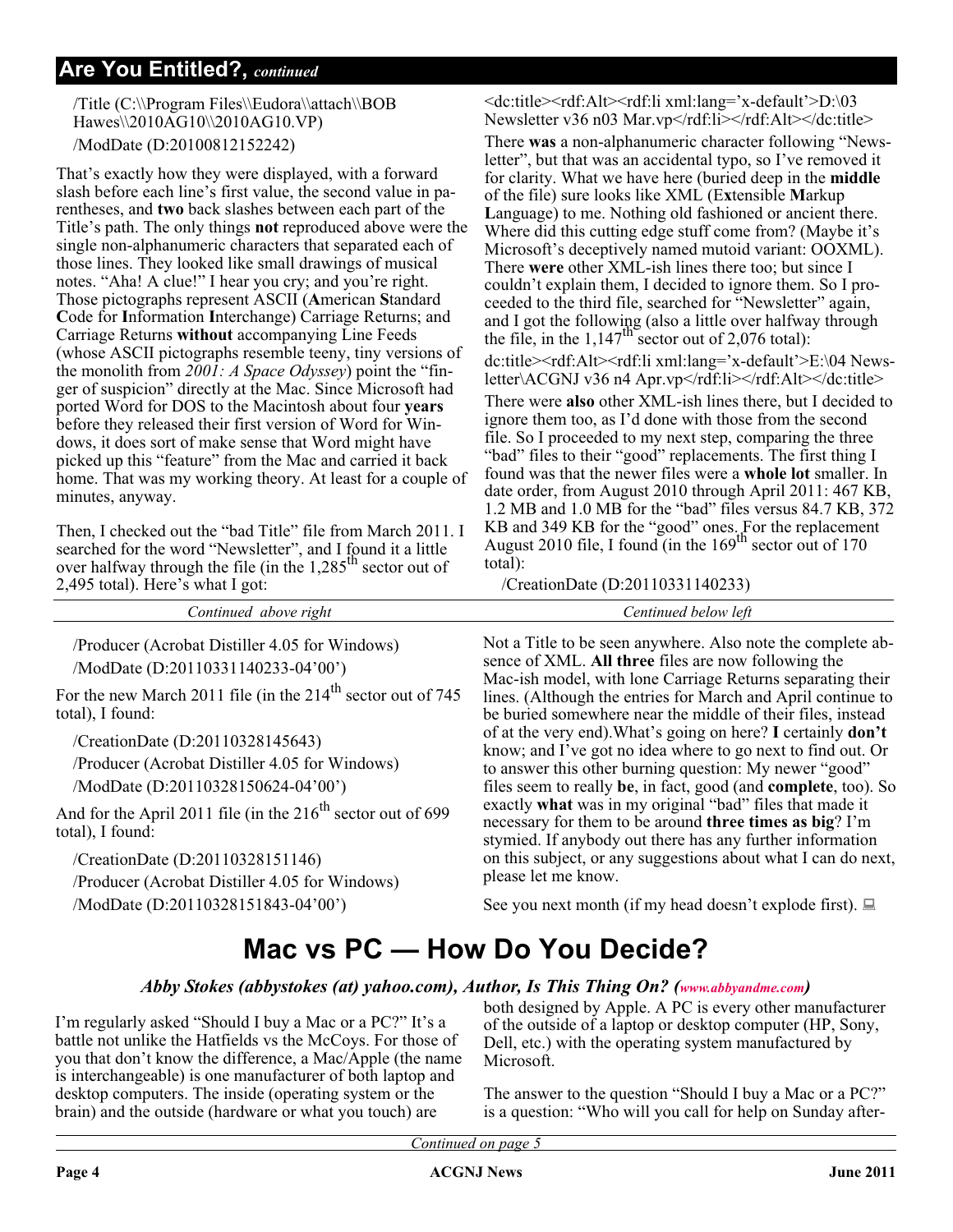### **Mac vs PC — How Do You Decide?,** *continued*

noon when something goes wrong with your computer?" Your computer lifeline needs to understand the kind of computer you have. So, if your computer lifeline is your neighbor, your daughter, or your friend next door purchase a PC or Mac according to what they use. You don't need to buy the exact model they have, but you'll want to buy a computer that they understand and can help you with.

Let's call a spade a spade. I've been teaching computers for 17 years and I can say with complete confidence that NO COMPUTER is "user-friendly." That is just damn good marketing. That doesn't mean you can't learn to use a computer, whether it is a PC or a Mac, but there's very little about any computer that is intuitive or friendly. Once you understand some of the techniques necessary to operate it, the computer becomes more intuitive in the same way that driving a car becomes intuitive, but it isn't any thanks to some of the design choices. Who was the genius that put the Caps Lock key so close to the Shift key? What is the logic of clicking Start to turn off the computer? I could go on... The upside is, like a car, the computer can bring you to wonderful places making it worth the effort to learn how to operate it. And, like a car, you don't need to understand the nitty gritty of how it works in order to work it.

It's true that a Mac is less vulnerable to viruses. That is a definite plus. And it can be argued that the inside of a Mac may have been or still is better, lusher, or more advanced than a PC, but you and I won't ever notice the difference. If you're a graphic designer, a Mac is probably a better idea.

For us, the average user, both a Mac and a PC will equally meet our needs with e-mail, word-processing, and the Internet. If you're comfortable with whichever kind of computer you already have, there's no reason to succumb to pressure because someone you know LOVES their Mac or PC. Will they be there to help you when with a computer question or problem?

If you decide to change from PC to Mac or vice versa, you can make the transition with same patience required with a new spouse. They'll be good days and bad days and eventually you'll hit a comfort level with all the changes. A different operating system does require that you purchase all new software which can be pricey. Research the cost of whatever software you have on your existing computer before you make the change.

No matter the pressure or hard sell that comes your way, your computer choice is YOURS to make. Hold fast to what suits your needs, wallet, and comfort level. Tell them I said so!

For more on Mac vs PC visit Chapter 6 (p. 47) in "Is This Thing On?" A Computer Handbook for Late Bloomers, Technophobes, and the Kicking & Screaming.  $\Box$ 



*Continued above right* 

## **Social Media Addiction**

### *Sandy Berger (sandy(at)compukiss.com), CompuKiss (www.compukiss.com)*

Are we becoming a society that misses out on the real world because we are so focused on the online world of social media? Here's how I see it.

This morning, I arrived at my bank about 10 minutes before it opened. I stood in front of the bank building breathing the fresh clean autumn air and was enthralled by the sun glistening on the leaves of the three magnificent magnolia trees across the street. I turned my attention to the autumn color bursting forth from several other trees as I wondered about how they kept the entire area so pristine. Several early morning exercise seeking walkers and joggers greeted me with a hearty "good morning". It was truly a magnificent morning.

A few minutes after I arrived at the bank a young man drove up in his truck. He was quite obviously also waiting for the bank to open. I noticed that he was intent on thumb typing on his smart phone. At exactly 9 am, when he emerged from his truck, I asked what he had been doing. He replied that he was checking his Facebook page and accessing Twitter on his smart phone.

This is the regrettable side effect of today's technology.

While this fellow was engaged in social media on his phone, he was missing the real world and real people. His actions are quite typical of twenty- and thirty- somethings in today's world.

At a garage sale that I held recently, I had a lot of wonderful people who were friendly and talkative, but I also had several young people who never even said hello to me because they were engaged in conversations on their cell phones. I also recently met a girl who said she went into a

panic because she found herself in a line at the grocery store and was without her cell phone. She would normally check her Facebook and Twitter pages if she found herself with a few extra minutes of time. In fact, she routinely checked her Facebook and Twitter pages whenever she was stopped at a red light.

I realize that online social media is a big draw today. In fact, you can hardly be in business today if you don't have a Facebook or Twitter account. Where five years ago we were seeing advertising with Internet addresses everywhere, today we are seeing advertising with "See our Facebook Page" at the bottom.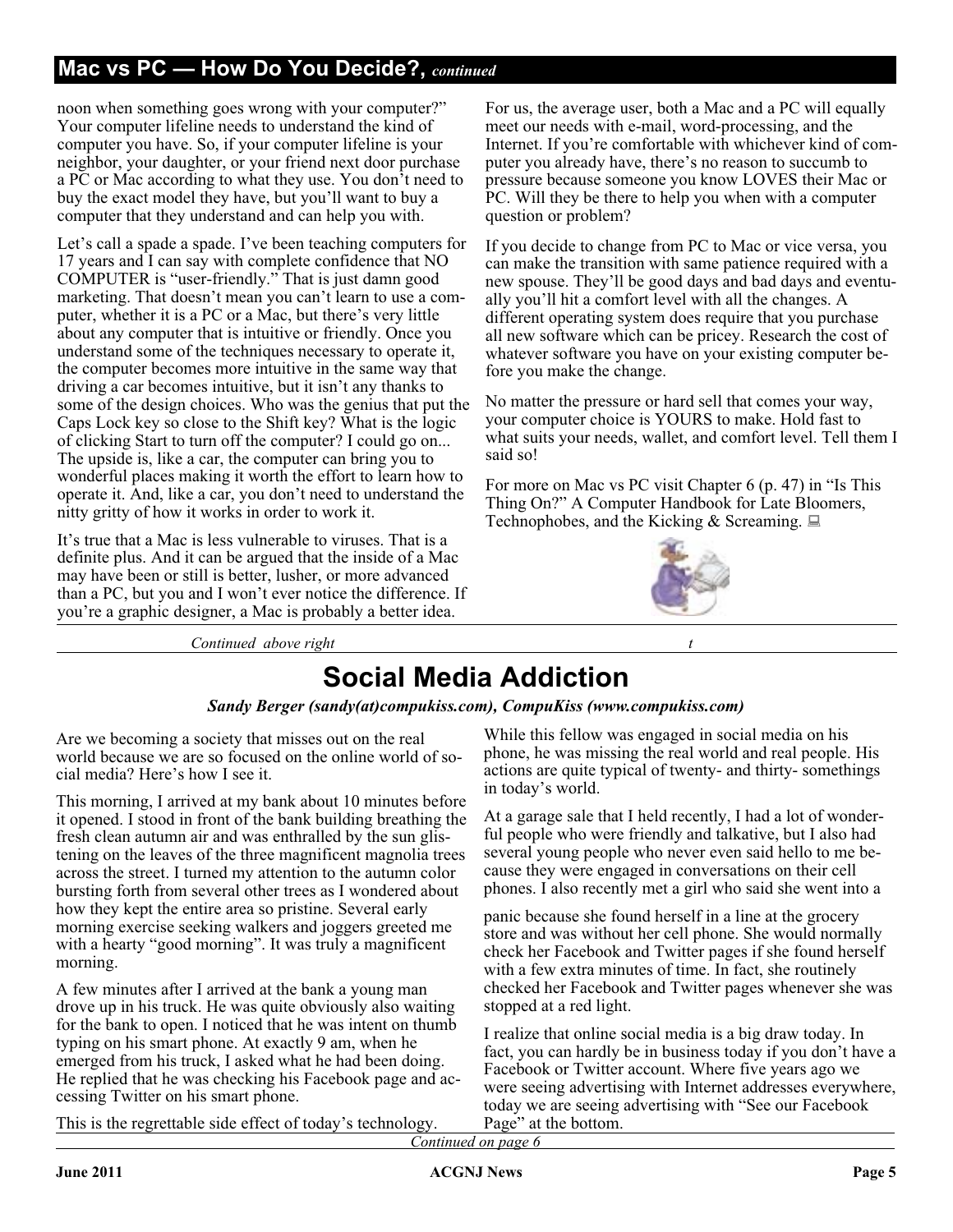### **Social Media Addiction,** *continued*

Everyone is flocking to these websites where you befriend and follow people. You may know these people in real life, but more often than not, they are simply online acquaintances. Getting to know these people and to communicate with them can be great fun. I have a ton of Facebook friends and several of them have even turned out to be friends in the real world. But when these online relationships become so important that we miss the beauty of the real world and interactions with real people, it seems that it is a case of technology gone wrong.

Every day I see teenagers so engaged with texting on their

### **Find Travel Bargains Online**

### *Ira Wilsker*

Sometimes it seems like you cannot watch more than a few minutes of TV without seeing some form of commercial for travel bargains. William Shatner, now known as the "Priceline Negotiator", insults people trying to book hotels, intimidating them to "go lower!". The Travelocity Gnome suffers international abuse while attempting to resolve problems at hotels and resorts. The babe from the TV show NCIS explains how hotels have unsold rooms, and she can help you find a deal, only to peek into a hotel room occupied by a shocked Asian tourist wrapped in a bath towel, with the apology "My bad". While the heavily advertised travel websites, including Priceline, Hotwire, Expedia,

*Continued above right Centinued below left*

new travel deals are added frequently, and deals no longer available are deleted. As I type this, there are 61 current travel deals posted, including a highly rated "bed and breakfast" in the New Orleans French Quarter for \$59 a night with free parking (normally  $$139 + $20$  parking); Hawaiian all-inclusive vacations, Caribbean resort deals, condos in the mountains of Colorado, cruises, international destinations, and other daily deals. Special events, including Las Vegas and New York shows are sometimes listed on dealnews.com, typically at prices below those available at the "half price box offices" located on the streets in those cities; these are not leftover last minute tickets, but tickets that can be purchased in advance. One recent example of a show ticket deal is the 58% off of advance purchase tickets for "Cirque du Soleil's The Beatles LOVE" at the Mirage in Las Vegas. Many of these deals are only available for a limited time, as displayed in the listing, and sometimes sell out quickly. Recently, using listings from dealnews.com, I stayed in a property of one of the major hotel chains for half-off the lowest rate on the chain's website using a dealnews coupon code; stayed in a four-star Gulf coast resort property for \$39 per night; and had a Dallas area hotel suite, including full breakfast and manager's reception for \$42 a night. Since dealnews.com only shows a few new travel bargains a day, it is not a comprehensive travel website, but the bargains listed are often excellent, espe-

Travelocity, and Orbitz can find the traveler a substantial number of travel deals, there are some other lesser known websites that may offer better deals and bargains then the well known websites.

never replace real relationships.  $\Box$ 

cell phones that they walk out into traffic. I see people who drive poorly because they are talking on the cell phone. I see people in the grocery store having a conversation through their Bluetooth ear piece while ignoring the other people in the store and while actually aggravating others with their loud conversations with their invisible friends. I love technology, but we need to control technology rather than have it control us. The use of social media can become an addiction. We need to engage in the real world. And we need to teach our children that online relationships can

Better known for its electronics bargains, the website *[dealnews.com](http://dealnews.com)* also has travel bargains listed; from the dealnews.com website, click on the "Travel" link on the menu bar at the top of the page, and the current travel deals will be posted. Dealnews.com constantly compiles the best deals from many different travel websites, including hotel promotions, cruise deals, rental car bargains, airline promotions, and other travel bargains. The list is dynamic, in that

cially if they are available at a time and destination of interest to the traveler.

Another source of often spectacular travel bargains, in-cluding hotels, airfares, cruises, resorts, and entertainment deals is TravelZoo, at *[travelzoo.com](http://travelzoo.com)*. TravelZoo offers a free periodic email announcement, often weekly, that lists several dozen travel and entertainment bargains. One recent such bargain I found on TravelZoo was Las Vegas show tickets and other entertainment for up to 80% off. Examples of this deal include \$10 for \$60 tickets to comedy shows, musicals, and magic shows (mostly at off-Strip locations); \$15 for \$55 comedy tickets; \$20 for \$45 to \$60 tickets to comedy, music, and hypnosis shows; \$30 for \$60 variety shows; and \$40 for \$85 to \$95 Las Vegas Review and musical shows. TravelZoo also has a weekly "Top 20" (available online and included in the weekly email), where it lists the top 20 travel deals that it finds. These "Top 20" deals often include international travel including air (\$899 for a trip to Ireland, including air, and nights in premium hotels including the Four Seasons, Ritz, and a castle), \$45 for a suite in an Atlantic City resort (including weekends), and \$1899 for 12 nights in Australia including air and a five-star hotel. Other currently listed international deals, including air and hotel, are to such diverse places as Ecuador, Hawaii, Italy (Rome, Venice, and Florence), Thailand, and Jamaica. Sometimes cruises are listed on the top 20 list, but cruise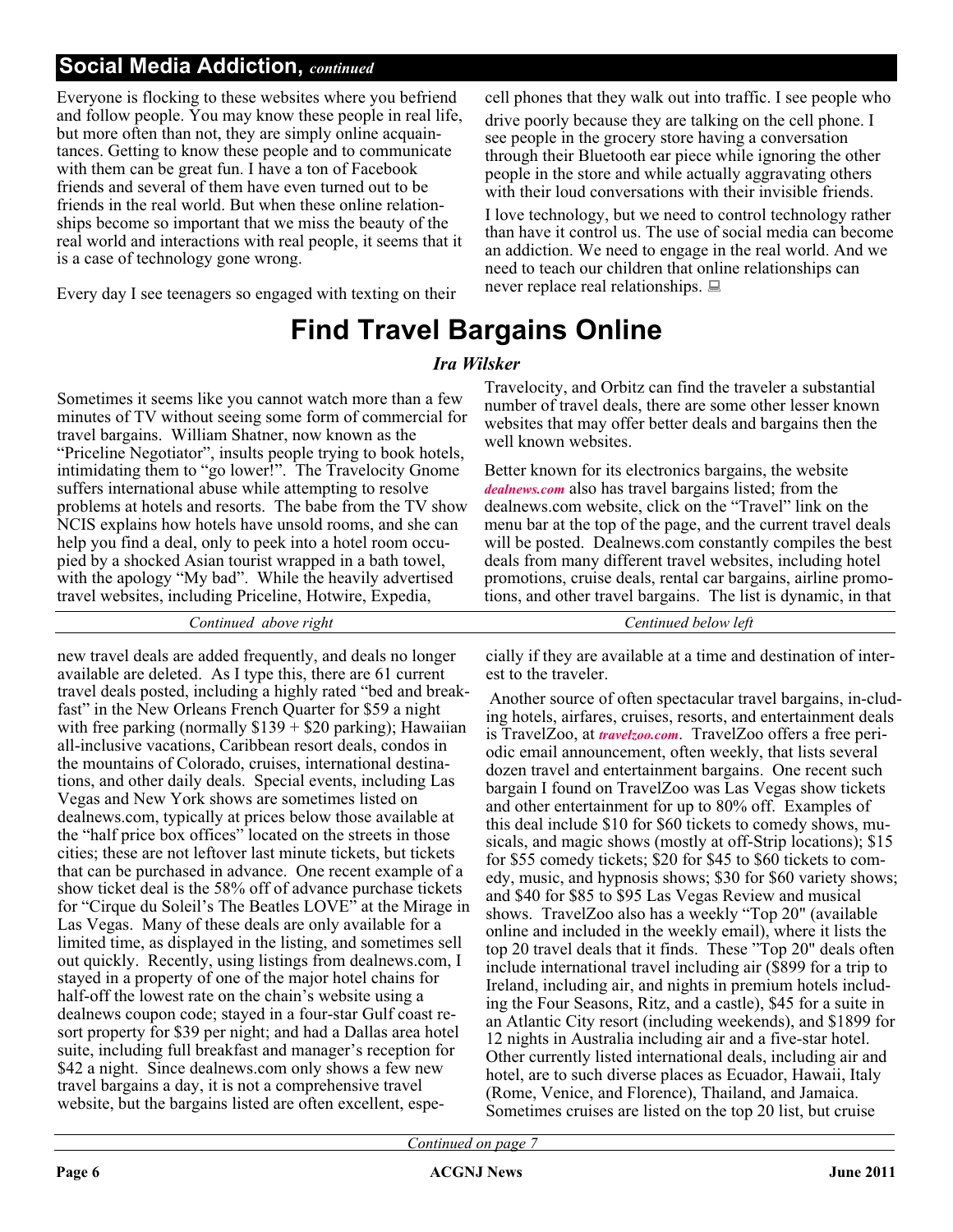### **Find Travel Bargains Online,** *continued*

deals are listed at travelzoo.com/cruises. One interesting cruise listed was a 7 night Alaskan cruise on Celebrity (with prepaid gratuities) for \$669. Other bargains listed on TravelZoo include Airfare, Hotels, Vacations, Car Rentals, and Last Minute deals. The "Last Minute Deals" (*[travelzoo.com/last-minute](http://travelzoo.com/last-minute)*) include an assortment of short term offers that must be used in the next few days at deeply discounted prices, including theater tickets, airfares (mostly international), resorts, golf, hotels, cruises and other travel and entertainment events. As is common for many travel websites, these deals are often available for only a limited time, and have specific dates of availability.

There are many websites that offer last minute cruise deals, but my favorite is VacationsToGo at *[vacationstogo.com](http://vacationstogo.com)*. This website includes a count-down ticker that runs for up to 90 days in advance, that shows decreasing prices as selected cruises approach their embarkation; of course, as the clock ticks down, and cabins are booked, the selection often drops along with the prices. According to a posting on the website, many of the cabins are booked within 7 days as the prices drop, sometimes as much as 75% of the original advertised price. What is also interesting about VacationsToGo is they have a comprehensive listing of cruises and cruise line that offer special additional discounts to specific groups of people including senior citizens

(55 and over), EMTs, Firefighter, Military (active duty and retired), "Past-Guest Discounts", Police, Singles, and Teachers.

There are many other excellent travel websites, including many of the widely advertised mega-travel websites. The user who wants to check them all at one time, without having to manually check each one, may find Kayak (*[kayak.com](http://kayak.com)*), whose slogan is "Search one and you are done" a most useful website, as it can check, compare, and display results from over 200 travel sites with a single search, often uncovering otherwise unknown travel deals.

Travel for enjoyment is to many, one of life's greatest pleasures. With access to some of the "deal" travel websites, travel may be accomplished more economically, possibly freeing up the capital for even more leisure travel. Enjoy yourself, and have fun; we only go around once.  $\Box$ 



*Continued above right*

### **The Dangers of the Internet** *Ann Andrews, TPCUC Member (http://topekapcusersclub.org/)*

Most people who are using computers know about viruses, malware, spyware, Trojans, etc. But what about personal information being shared with anyone who looks for it? You think it is not a problem for anyone to have your address and phone number; after all it is in the phone directory, on all of your utility bills, and your legal records; right? Read on – this article has the specifics about why not to share your personal information.

The most common ways information gets into the public domain is through your phone company. Even if you specifically ask to be unlisted, your phone number and address will be in the directory assistance database, but not available to those asking for your phone number. Once you are in the directory assistance database, and call and take your name out to try to make your number unlisted, in many cases, it is simply too late, as making it unlisted just means it will not be printed in the phone book. It will still be in the directory database and the original listing will have already been distributed (e.g., the Blue Book for businesses). Usually, only elected officials and law enforcement people are kept out of these databases. But what about officials who are no longer in elected office? What about their children or their wife and family? Are they protected as well?

Many of the information search database websites state specifically that "this information was NOT gathered from the BILLING data". Most people think that by having a cell phone that they are protected by law. Check again. If you are using a cell phone for your primary number, then no; that cell number is NOT protected and is actually shared with everyone by every office that you give it to.

In most local counties and states, any property transaction, whether it is a sale or purchase of property, will result in a public record of that transaction. Please note, in many cases these records contain full names, full addresses, maiden names, and listed/unlisted phone numbers.

Voter registration records are publicly available information in some states where allowed. Voter registration provides the most recent address information, as it is also used by many courts to issue jury duty notices.

Filling out any sweepstakes cards or entry forms to win a car, vacation, or any item or service will result in your personal information being distributed to a variety of not only marketing companies, and thus this information will be made publicly available to databases collecting such personal information. People who are surprised by what they find out about themselves are only now becoming aware of what can happen; supplied by the Internet boom of personal information data websites in the U.S. Identity fraud was usually done by someone very close to the person whose identity has been stolen, because it was much more difficult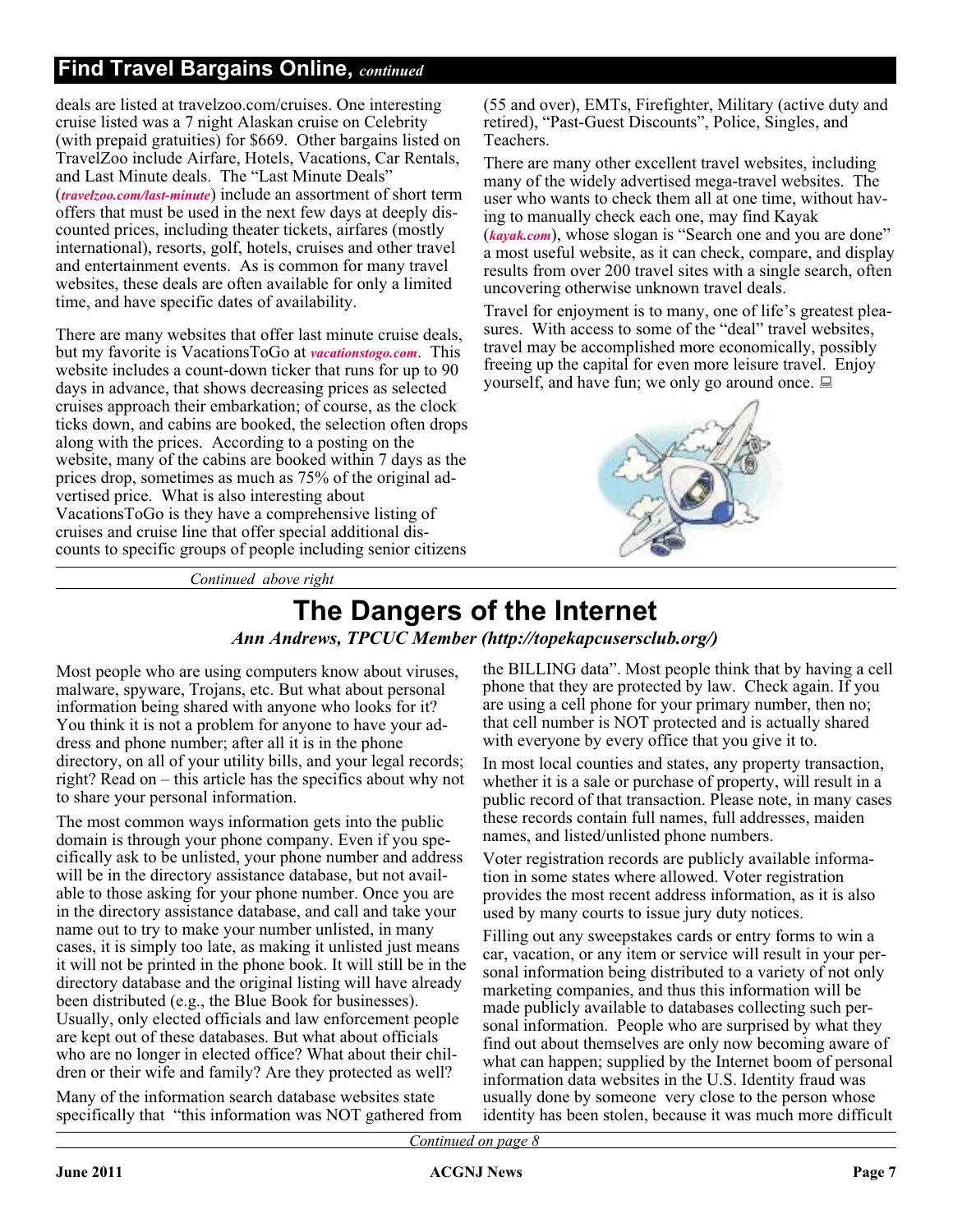to get a person's Social Security number as well as the mother's maiden name. This is not true today with the wealth of information available at the touch of a button.

The truth is; your personal information has been out there for years; but it was not as easily available as with the Internet today. It's a question of who should have access to it — you, or the people selling your personal information to other companies in order to market things to you; or simply to help other people to find you?

On the Internet; individuals' personal information is available from the official public records custodian or repository to anyone who requests them (no ID is required). In order for any database of public records to be useful, the databases must contain all of the information in the public records offices. If you have a compelling privacy or security issue, you may wish to contact the official custodians of those public records that contain sensitive information about you, such as your county's land records office, to determine how to remove your information from the public record. (The process of having public records sealed typically requires a court order.) This process will ensure that the information is not available to the public, or to any other Internet public records information provider.

In addition to public records, personal information may be publicly or commercially available. Publicly available information consists of online and offline information that is

generally available but is not maintained by a government agency, such as names, addresses and telephone numbers of individuals and businesses, professional licensing and trade organization information, press releases and newspaper articles and content from blogs, church websites, even yearly donation rolls or social networking sites. Commercial records consist of information that is maintained by enterprises and is available for purchase on the Internet, such as marketing and telemarketing lists, phone connect and disconnect information, and business profile data. In New York - Effective June 8, 2009, drug offenders who have satisfied court requirements can seal the portion of their public records that contain their criminal history.

### **No Such Thing as "Private" Public Records**

The world of public records is a fascinating arena of never-ending disputes. After reading about some of the wars raging on in the government arena, it is easy to understand why the President is not allowed to text or e-mail. It is simply too much trouble to try and keep it private.

This item focuses on the situation in North Carolina. There, government employees are unhappy with local journalists' efforts to get access to emails sent and received by all county, state elected and appointed officials. Why are they so upset? Everyone agrees that all e-mails sent and received by government officials are public record. Well, the people behind the government think the paper should mind its own

*Continued above right Continued below left*

business because, like any other employees, they have used work e-mail servers for personal e-mails. The issue here is whether those using a government agency's e-mail system should be allowed to decide which e-mail is personal and which concerns government business. Apparently, the North Carolina School of Government advises local governments to do so at their own discretion.

The state's Press Association strongly disagrees. They have proof that the honor system doesn't work. A similar e-mail investigation by a local paper has led to the resignation of several top officials from North Carolina's former Governor Easley's office. Lesson learned: Employees who have screwed up some major project might take it very personally, but so do the taxpayers who have paid for those costly snafus. The taxpayers would very much like to see those "personal" e-mails as part of public record.

The law states that documents created in the course of doing public business are open for public inspection; it does not define "personal" or "confidential" or specify such records exempt from inclusion in public records. Clearly, if you send the e-mail from a government server, expect it to be subject to public scrutiny. It's simple: Learn to use your private e-mail account for personal correspondence; it's what's expected from private-sector employees. However, remember that the law also says e-mail related to public affairs sent from private accounts is still a part of public record. The North Carolina Press association feels that

tracking government officials' e-mails has become one of the most effective methods for the public to fully understand the decision process of public officials. The public records law established a process that helps us hold government officials accountable. The issue of "private" e-mails is a giant loophole in that law. If you are a government employee, remember: Your business is our business.

### **But if you don't want to be found?**

For example, the victims of domestic violence, harassment or the victims of stalkers? This is a critical concern, and it presents a difficult challenge. That's because the solution involves more than simply removing one's personal information from one particular database. While some states, including Massachusetts, enforce the change or the removal of a person's personal information, opting out of every single database doesn't fix the problem. Simply put, the data replicates too quickly in the information industry, and trying to remove every trace of personal information is like trying to plug hundreds of thousands of holes in a leaking dam. The only way to prevent one from being found by others is to go to the core: the local government – state and public information level. People under threat are advised to seek help from their state's courts. It is clear though that public official have not thought through this part as if they were in danger and checked all possibilities.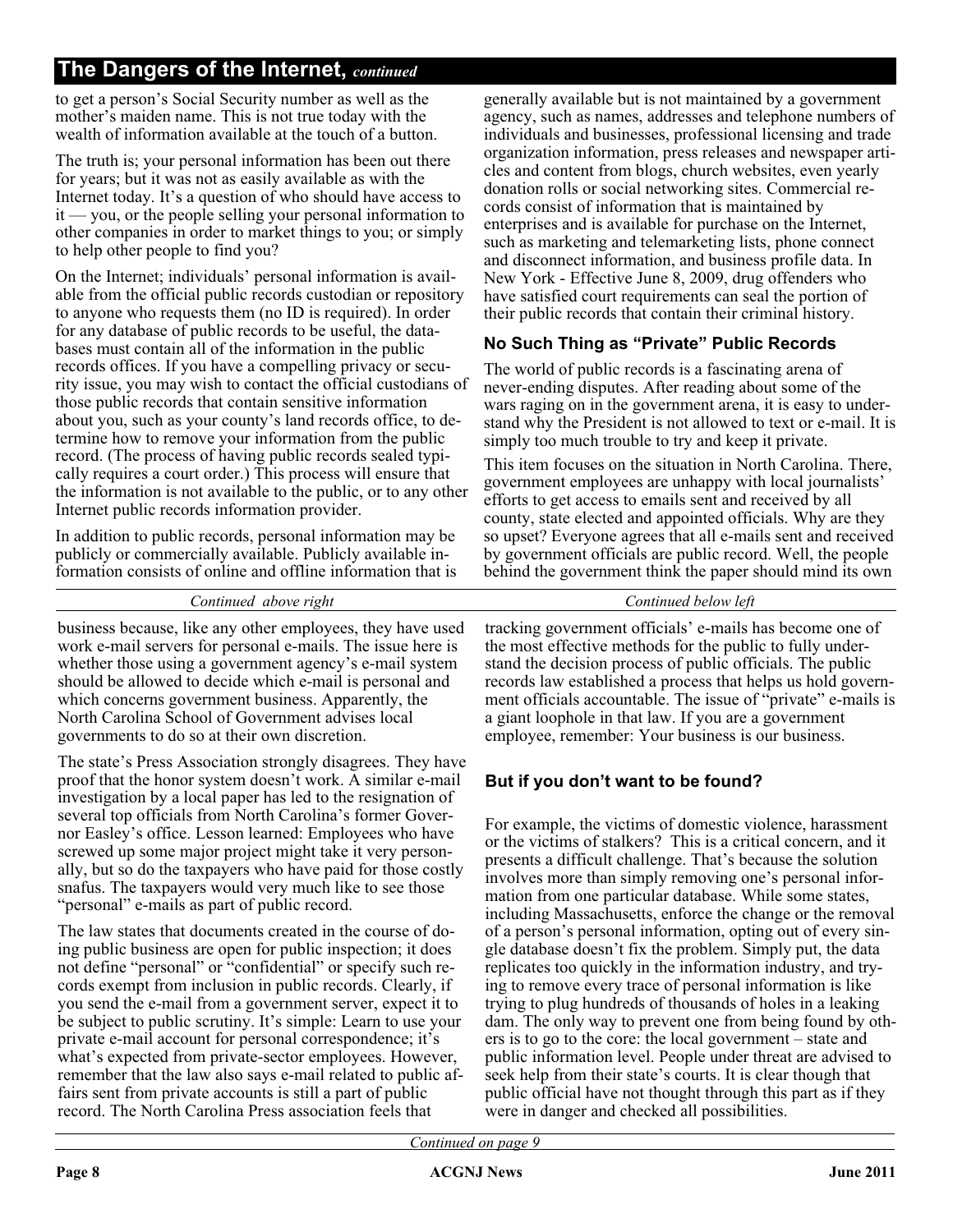### **If I'm not under threat, want protection anyway?**

In general, some states offer the Address Confidentiality Program – which entitles you to a P.O. Box or non-identifiable address for all state and legal documents – and requires evidence of a viable threat in order to participate. Even if granted, you must still seek court assistance to mask information when you do things like buy a home, get a drivers license, or register to vote.

The problem with this program is there are many loopholes, that the governments are actually (perhaps not understanding) allowing information to still be shared about you; note the phone is in your name, the electric utility is in your name, and the water utility is in your name. At the moment Kansas Gas Service (could be other utilities in other states as well) is the ONLY utility that does not share information (except with local law enforcement). Besides the phone company sharing your information, the next worst offender is your own local government sharing property ownership, and property evaluations. Some states do not share certain public records, but most laws to create these changes became laws only after the initial sharing of information, so the majority of all information is still out there. For example: Kansas, in 1994, decided not to share motor vehicle information but it's good only if you got your Driver's License in Kansas after 1994. In Kansas, 2009 Domestic Abuse records were removed from Kansas Public Records. Wait a minute; wasn't this available so that people could check if someone had a record for domestic abuse?

Does your local government / state government / utilities share your information with ANYONE other than law enforcement? If they do, then ALL of your personal information is out there on the Internet and they are not doing you any favors by doing so (except wanting more tax money from you). What would happen if an individual asks that their personal information NOT be shared? I did and was told the sharing of information was the price for keeping up with technology and that my local government wants to keep up with other states in technology; I would prefer that my personal information NOT be shared by the local government / state government / utilities, but I am allowed not to opt out in this. **Why?**

In Kansas, we have the United States 14th Amendment as well as for the Kansas Privacy Act of 1974, 5 U.S.C. § 552a, as well as Kansas KSA 45-215 to 45-223 that are supposed to protect our personal privacy. These laws are being ignored by local government / utilities / state by putting individual's personal information and local government / utilities / state records on the Internet as a way of keeping up with technology.

Primary Information source – the local level. Basic Searches of how information is shared. Some personal information databases have certain information going back 40 years, usually because of the personal information shared by the local/state government and the local utilities.

First Name; Middle Name or Initials; Last Name Physical Address

| Continued above right                                     | Continued below left                                        |
|-----------------------------------------------------------|-------------------------------------------------------------|
| E-mail Address / IP Address / Website                     | Businesses Owned                                            |
| <b>Property Values</b>                                    | Listed here is how people find information about you and    |
| Date / Year of Birth / Age                                | your family. These are just a few of the searches possible, |
| Maiden and Married Last Names for Females                 | there are many more available.                              |
| Names of Ex-Spouses (with all of their related            | <b>People Searching</b>                                     |
| information)                                              | People Search                                               |
| Names of Significant Other/Roommates (with all of their   | <b>Classmates Search</b>                                    |
| related information)                                      | <b>Friend Search</b>                                        |
| Names of children (with all of their related information) | <b>Family Member Search</b>                                 |
| Nicknames or Aliases                                      | Lost Love Search                                            |
| High School(s) Attended                                   | Military Search                                             |
| Universities Attended                                     | Email Address Search                                        |
| <b>Military Service</b>                                   | <b>Street Address Search</b>                                |
| Personal Hobbies                                          | <b>Unlisted Phone Search</b>                                |
| <b>Known Relatives</b>                                    | Cell Phone Search                                           |
| Known Associates, Friends and Co-Workers                  | Zip code Search                                             |
| City, State of Birth                                      | Social Network Search                                       |
| City, State Raised In                                     | <b>Records Searches</b>                                     |
| Current and Previous Addresses - Rented or Owned          | Death Record Search                                         |
| All listed/unlisted Landline or Cell Phone Numbers        | Marriage Record Search                                      |
| Professional Background                                   | <b>Birth Record Search</b>                                  |
| Companies Worked For                                      | Divorce Record Search                                       |
| Organizations Involved With                               | <b>Adoption Record Search</b>                               |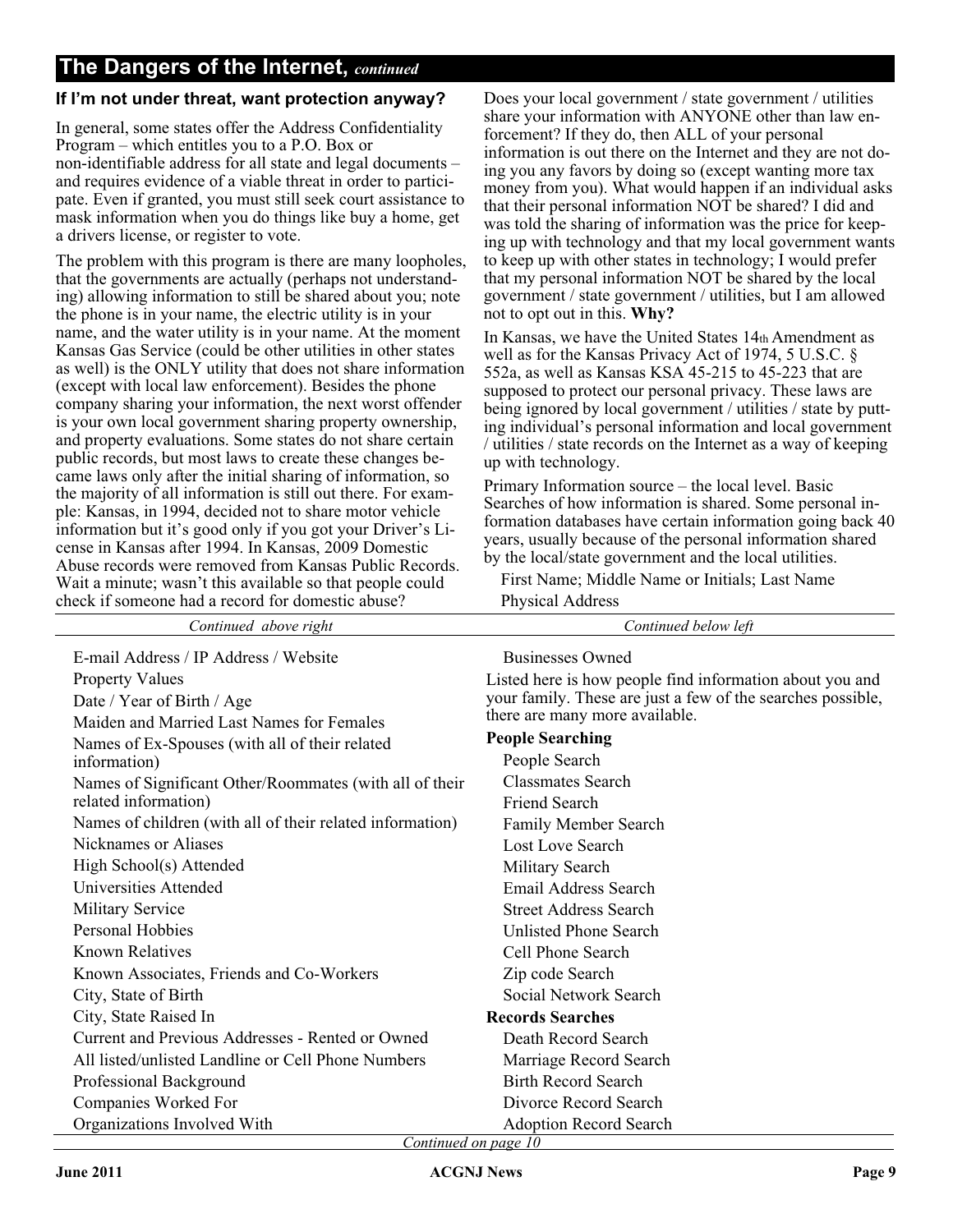| <b>Ancestry Record Search</b> | Reverse Phone Number Search                                                                                          |
|-------------------------------|----------------------------------------------------------------------------------------------------------------------|
| <b>State Record Search</b>    | Reverse Fax Number Search                                                                                            |
| <b>Credit Reports</b>         | <b>Reverse Street Address Search</b>                                                                                 |
| Military Record               | Reverse Email Address Search                                                                                         |
| Search                        | Reverse IP Address Search                                                                                            |
| <b>Public Record Search</b>   | Reverse Web Site Address Search                                                                                      |
| <b>Obituaries Search</b>      | Currently Facebook is the largest of 250+ social network-                                                            |
| <b>Background Checks</b>      | ing groups. The statistics point out that usually the people                                                         |
| <b>Employment Screening</b>   | are on the networking web pages are in the 20's-30's group,                                                          |
| <b>Tenant Screening</b>       | and the numbers go down fast for older people. Why? The<br>younger generation was brought up with computers and so   |
| Background                    | they see no danger to their personal information being on                                                            |
| Search                        | the Internet. Seventy-five percent of high school students                                                           |
| <b>SSN</b> Verification       | have posted enough personal information about themselves                                                             |
| <b>VIN Number Search</b>      | that they can be found by anybody.                                                                                   |
| <b>Business Name Search</b>   | Already there are problems that people are finding out                                                               |
| <b>Online Detective Sites</b> | about. Credit Reports are being checked. Think of your<br>home insurance agent checking about your online credit re- |
| Criminal Records $=$          | port. My mother had never had to use her home insurance                                                              |
| Police Record Search          | for damages; but after her credit report was checked by her                                                          |
| Criminal Search               | insurance company, her home insurance rates were raised                                                              |
| Sex Offender Search           | and her insurance agent could not answer her questions<br>about why her HOME insurance had checked her credit        |
| Driving Record Search         | report to begin with.                                                                                                |
| Prison Inmate Search          | Minors – incidents that occurred (DUI) records are being                                                             |
| Domestic Abuse Record         | used to deny young adults entrance to college as well as                                                             |
| <b>Reverse Records</b>        | jobs. Their futures are in jeopardy. What has been posted                                                            |
| Continued above right         | Continued below left                                                                                                 |

on these pages (Facebook, MySpace, etc.) has already cost people their wives, their husbands, their jobs; because anything that is posted just ONCE and removed shortly thereafter can follow you to your grave. Want to know just where you stand as far as this information nightmare?

Go to *<http://www.google.com>*. Type just your name, and see how many results you get. Results **1** - **10** of about **6,040,000** for **Charles Curtis** (for example). So you think that is OK; you can't be found, right? Want to try again?

Go to *<http://www.google.com>*. Click on the Advanced Search on the right side of the search bar. Type just your first and last name as you use them on the second line. "This exact wording or phrase". Next - go to Results per page; change this from 10 to 100. Next - Language, change to English (unless non English speaking country change to appropriate Language). Click on Advanced Search. To eliminate the resulting amount of web pages, where the Google Search bar will have your name, add your state outside of the quotes, and then search again. Making these changes will allow you to see more pages at once. Limit your search to Results **1** - **100** of about **197,000 English** pages for **"Charles Curtis"**. For Example **"Charles Curtis" Kansas**. Results **1** - **100** of about **37,600 English** pages for **"Charles Curtis" Kansas**.

Do you see the difference making these changes made in your search? Instead of seeing just 10 results of 6,040,000 from the original search; adding just the quotes narrowed your search to 197,000 English pages, but when the state you are in is added; you now have even less hits, so you are much more likely to find websites that have your personal information and sharing it with others. Check out the websites. Is it you?

If you use ANY of the social networking accounts – Facebook, MySpace, Twitter, Flickr, etc. – I can guarantee you that your personal information is being shared with others as you 'voluntarily' gave them this information when signing up. The information is not considered private and making your profile private does not prevent them from sharing your personal information. So far people have tried to sue for invasion of privacy — both Facebook and MySpace — but these people lost because they 'gave' them the personal information originally. The best thing is not to use any of the social networking accounts at all and e-mail complaints to those who suggest for you to use them "to know more of the story"; or that the use of these social networking accounts is the only way you can contact them, as these social networking websites have become quite popular with TV networks, TV news, daily newspapers and other channels of communication.

Personally, I have erased my information from the web, at least as much as possible, using Reputation Defender. I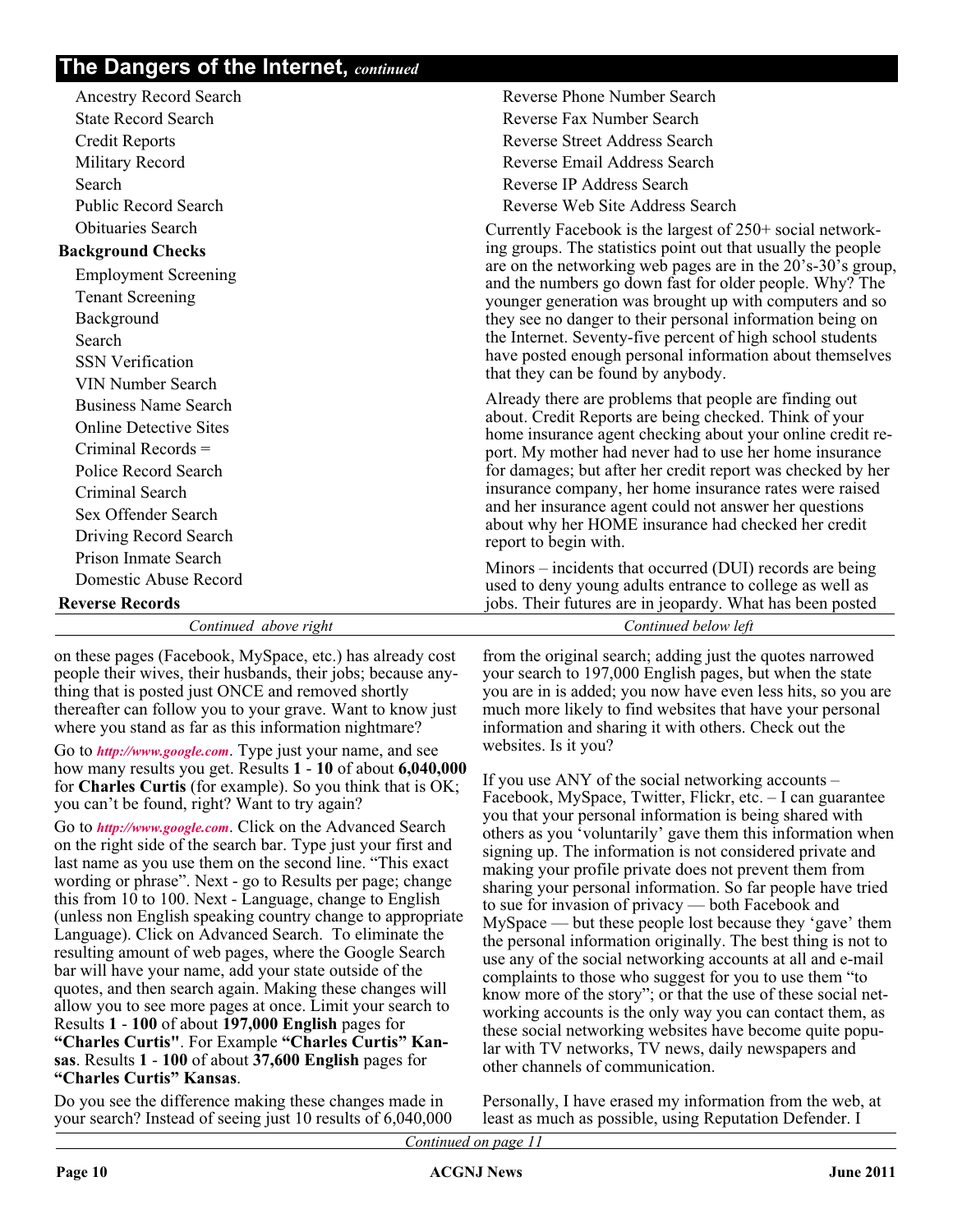have "My Privacy"; it took six months to get my information cleared but at least I feel more comfortable.

On *<https://www.reputationdefender.com>* there is a new tool: "Web Visibility Score". Type in your name and it will search several different search engines, check the results, click on 'me' or 'not me'; then see your score? Mine is minus 200, 'I cannot be found'. What is yours? This search is free to show you just what someone else can find on you. I am so pleased with my results with the product of Reputation Defender; I added it to my website.

This is a work in progress, ongoing research on Vice President Charles Curtis who was born in North Topeka (originally known as Eugene) when this was still Kansas Territory. This is the ONLY website that you can find me on with free search engines. I can still be found on legal searches where my personal information has been provided by the local government / utilities / state records.

But just using a data removal program is not the end of your work; you need to make sure that your e-mail provider changes its IP every use, that your website changes it's IP, or that your host server hides the information. More cost to you — yes; but for me it is well worth it. Then double check using the Reverse search looking for your personal information periodically, just to make sure your information is gone. I recommend having a router, as well as IP changing software as additional protection. Some people might think this overkill; but it is far better to have

protection than to later think about why did I not get it earlier.

To check out other data removal websites, using different search engines, your results can be from 8,000,000 websites to 17,000,000 websites depending on which search engine you use to search with. If you want to learn how people can find certain other people, check this out. There is a website called *<http://www.hotsheet.com>*, that is nothing but search engines for all different types of categories. Many people use the ones under Research to find information out about people.

LexisNexis - Granddaddy of all databases -

**http://www.lexisnexis.com/our-solutions/us-solutions/** *"In the United States, LexisNexis® is a leading provider of information and business solutions to professionals in a variety of industries- legal, risk solutions, corporate, government, law enforcement, accounting and academic."* This statement is on the home page of LexisNexis. This database is not shared with individuals but rather

**LexisNexis Opt Out –** LexisNexis requires a letter showing proof of being in law enforcement or legal documents requiring protection.

*[www.lexisnexis.com/privacy/for-consumers/opt-out-of-lexisnexis.aspx](http://www.lexisnexis.com/privacy/for-consumers/opt-out-of-lexisnexis.aspx)* **Intelius Opt Out** – Intelius requires a letter with copies of legal documents of requiring protection.

*<http://www.intelius.com/privacy-faq.php>*

*Continued above right*

### **Some Recommended Web Sites**

businesses.

*Lynn Page, Crystal River Users Group (http://www.crug.com/)*

This is a list of sites that I have seen recommended. Some I have visited and the others have been recommended by people I trust.

**Hometime**: If you like to watch the How-To shows you may have seen Hometime. Their site shows how to do home improvement right through a collection of home improvement articles. *[www.hometime.com](http://www.hometime.com)*

**Space**: Many of us are intrigued the solar system, the universe and beyond. NASA's site contains a wealth of information. *[www.nasa.gov](http://www.nasa.gov)* Their timeline provides an interesting historical timeline of man's interest in the heavens. *<http://www.nasa.gov/externalflash/PQTimeline/>*

**More on Observing the Heavens**: The Chandra X-Ray Observatory website has information on history of X-ray astronomy and Chandra in particular, educational information and maybe best of all a gallery of photographs. Sort photos by year or category, look at the Sky Map or even a 3D Wall. chandra.harvard.edu

**A Sense of Perspective with Universcale**: Nikon's Universcale site looks at things from the huge size of the universe down to the microworld of subatomic particles and puts them proper perspective. It presents a linear scale of size ranging from subatomic to astronomical. *[www.nikon.com](http://www.nikon.com)*

**Dial a Human**: The Dial A human web site lists phone numbers that get to a real person. Check to see if the company you need to call is listed and avoid there customer service call tree. Some numbers are direct-to-employees and others provide instructions for bypassing the call tree to get to a human. *[www.dialahuman.com](http://www.dialahuman.com)*

**Improve your Typing**: If you are like me and would like to improve your typing skills try this game. It is a star wars game where word asteroids come flying in toward the Earth and you type them to shoot them down. I only did the easiest game with well known three letter words and was able to shoot all of them down. But to avoid learning how bad my typing is I didn't try harder levels. *[www.wordgames.com](http://www.wordgames.com)*.

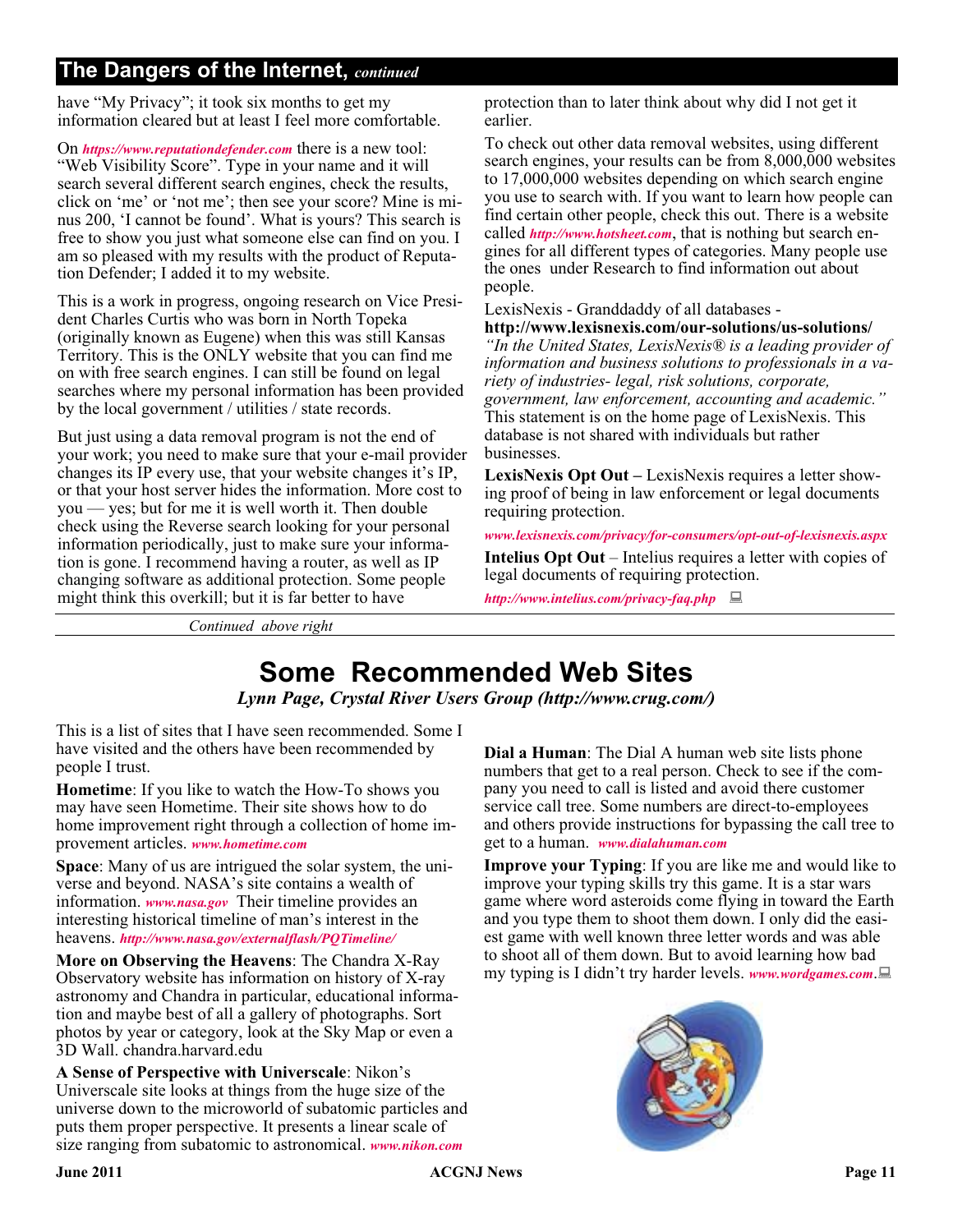## **Protect Your Identity**

### **Privacy Threats**

### *[http://h30187.www3.hp.com/articles/39766](http://h30187.www3.hp.com/articles/viewArticle/p/courseId/39766?mcid=hho_ngsept10&hhosnl=hpn_1937|760605|BD56592B8CDA47E2|FD5EDC92670F6A6A)*

HP discusses the most pervasive online privacy threats as well as the basic software you need to protect yourself when using the Internet.

### **Spyware Basics**

#### *[http://h30187.www3.hp.com/articles/39771](http://h30187.www3.hp.com/articles/viewArticle/p/courseId/39771?mcID=em15hobody&dimid=1062430490&dicid=null&jumpid=em_edm/us/sep10/smb/across-bg/newsletter/mrm/mcc/loc/hobody/model_desc )*

Learn the basics of how spyware works, the different kinds of spyware, and how to protect the personal information on your computer.

### **Virus Protection**

### *[http://h71036.www7.hp.com/386479](http://h71036.www7.hp.com/hho/cache/386479-0-0-225-121.html?JUMPID=em_TAW_US_APR10_ACROSS-BG_831922_HPGL_US_955249_9700&DIMID=1010096108&DICID=taw_May10&MRM=1-4BVUP )*

Viruses are a real threat to your PC, especially if you use the Internet regularly. Knowing what a virus is and how computers contract them will help you protect your data and your PC. HP tells all.  $\Box$ 



#### **36th Anniversary Newsletter CD Now On Sale** Beta .11 **ABB** Release Amateur Computer<br>Group of New Jersey \$8.00, includes postage Founded 1975 \$7.00 if you pick it up at a meeting 36<sup>th</sup> Anniversary Newsletter Collection (National 1, Namber 1 Hirough Watson 26, Number 8) Get yours Copyright 1975-2011 to ACGRI All Rights Reserved today! **Back Issues Still Needed**

Our collection remains incomplete. Below is a list of missing newsletters. Anyone who lends us one of these (or supplies a good clear copy) will receive the next CD as our thanks.

1975: #2 and #3 (dates uncertain)

1976: January

1984: August

1985: June, July, August, September.

### **SIG News**

### **C/C++ Programming**

*Bruce Arnold (barnold@blast.net)*

### *<http://www.blast.net/barnold>*

This is a forum for discussion of programming in general, beginning and intermediate level  $C, C++, C-W$ in programming, hardware, algorithms, and operating systems. We demonstrate real programming in a non-intimidating way, presenting complete code for working programs in 3-5 sheets of paper. Sample code is posted on our Web page after each demonstration.

*May:* Visual Studio, Microsoft News, Suduku, etc. This was a "Members Night". Members were encouraged to bring in C++ questions, problems, and even programs to be discussed by the entire group. Additionally, we had a review of topics covered during the last few months. Most of the programs previously presented used the latest C++ compiler in Microsoft's Visual Studio.code. R.Winter added Bill DuPree's Sudoku Solver that was then compiled under VS2008.

For details and sample code, visit our Website. *Our next meeting June 21.*

### **Mobile Devices**

*Brenda Bell (mobdevsig@acgnj.org)*

The Mobile Devices SIG meets the second Wednesday of alternate months, 7:30PM at SPRS in Scotch Plains, NJ.

The Mobile Devices SIG focuses largely on curent-generation cellphones and smartphones (such as Blackberry, Android, iPhone) which bridge the gap between basic cell phones and traditional computers, and how they can help you manage and organize your life.

Our membership ranges from those who have recently acquired their first, basic cellphone to those who develop applications for today's modern smartphones, iPods, and ultraportable computers. While we expect to spend much of our time investigating the built-in features and specialized applications available to modern smartphones, if you bring your basic (or multimedia) cell phone, iPod, or other mobile device with questions on how to use it, where to find applications, or what features they have, we are always happy to help! Meet and greet and plan where this event goes. Bring all your ideas, PDAs, fancy phones, etc. *Our next meeting June 8.*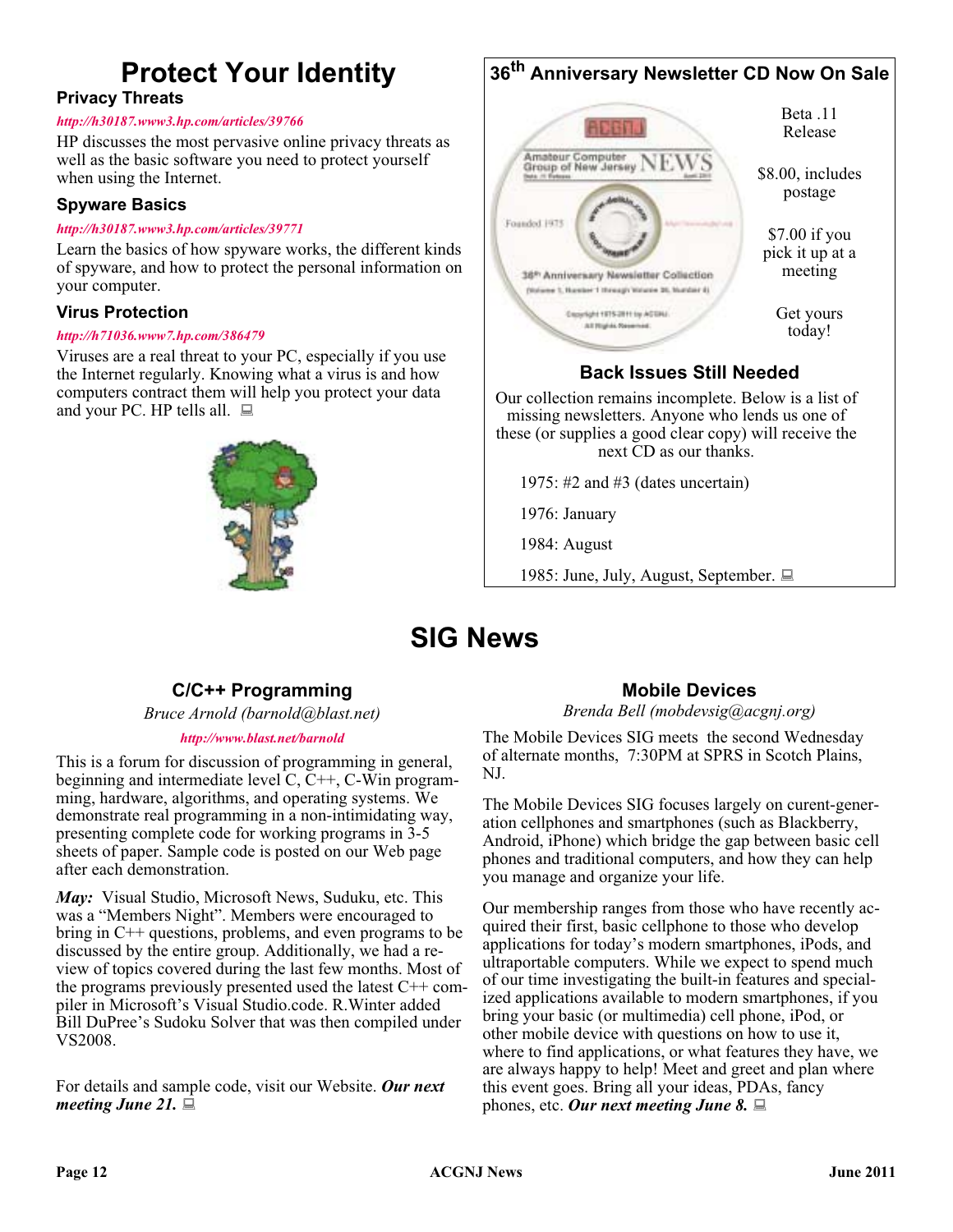### **SIG News**, *continued*

### **Layman's Forum**

Matt Skoda (som359@aol.com) *<http://www.acgnj.org/groups/laymans.html>*

*We meet on the second Monday of the month* (no meetings in July and August) to discuss issues of interest to noviceusers or those who are planning to get started in computing. Watch our Web page for updates and

### **FireFox Activity**

*Firefox@acgnj.org*

This SIG is an open forum for **all** FireFox and Mozilla techniques and technologies, to encourage study and development of web sites of all kinds. All browsers will be considered and examined. All are encouraged to "think out of the box" about new web site esign. All members and guests are invited to check out the design concepts and voice their opinion. *Next meeting, June 20*.

### **NJ Gamers**

*Gregg McCarthy (greggmajestic@gmail.com)*

*<http://www.NJGamers.com>*

*[www.lanparty.com](http://www.lanparty.com)*

**The next Friday Night Frag will be June 10, 6 p.m. to Saturday 12 noon — 18 hours for 5 bucks!**

BYOC - Bring your own computer

BYOF - Bring your own food.

and if you don't like sitting on metal chairs... BYO chair!

### **LUNICS (Linux/Unix)**

Andreas Meyer (lunics@acgnj.org) *<http//www.acgnj.org/groups/lunics.html>*

LUNICS is a group for those who share an interest in Unix and similar operating systems. While we do quite a bit with Linux, we've also been known to discuss Solaris and BSD as well. We meet on the first Monday of the month at the Scotch Plains Rescue Squad. See the web page for

*Our next meetings, June 6*

directions and more information.

### **Window Pains**

John Raff (jraff@comcast.net)

### *<http://www.acgnj.org/groups/winpains.html>*

Intended to provide members with Windows oriented discussions, Microsoft and Linux style. Directed to more technological level of attendee, but newbies are welcomed.

*June 17:* Four days after our actual Anniversary, Bob<br>Hawes will host our 36<sup>th</sup> Anniversary Party, where he'll serve Carvel Ice Cream Cake and show videos. (Our club held its first meeting on June 13th, 1975). **See details on page 16**

### **Main Meeting**

*<http://www.acgnj.org/groups/mainmeet.html>*

*Mike Redlich (mike@redlich.net*)

*June 3:* Michael P. Redlich will present on "Effective" Tweeting with Twitter". **Details on page 16**.

### **Web Dev**

Evan Willliams (ewilliams@collaboron.com)

Meeting on alternate months, this SIG is an open forum for all Website Development techniques and technologies, to encourage study and development of web sites of all kinds. All languages will be considered and examined. The current project is a CMS for the club. Anyone interested in starting a new project, come to the meeting and announce / explain. Provide as much detail as possible. WebDev should be an all-encompasing development and examination forum for all issues, applications, OS, languages and systems one can use to build Websites. We currently have two Web dev languages .NET and Java as SIGs but other langages and OS need to be investigated, examined and tested; Windows, Linux, UNIX, DEC, Vax, HP etc. Intel-PC, Motorola - MAC etc. *Our next meeting May 11.*

### **Java**

### *Mike Redlich (mike@redlich.net)*

*June 14*: Manny Goyenechea will present latest work on iScript and iBuild. iBuild is an integrated development environment (IDE) for building iscript applications. iBuild includes a solution manager, code editor, source-level debugger and integrated help.  $\Box$ 

### **Hardware Activity**

Mike Reagan (hardware@acgnj.org)

This group is dedicated to repairing, refurbishing and/or recycling older computers. Ten people attended the first meeting of the ACGNJ Hardware Activity; so there is still a market for this type of event. One guy came all the way from the Bronx! Although we looked at some of the older equipment stored in the back room, most of our time was spent in talking about past experiences and planning for the future. Hopefully, we can establish a viable long-term schedule of projects, and keep the interest of those who attended this inaugural meeting. If you have a hardware problem, bring it in and we can all help fix or demolish it. (no guarantees either way)

### *Next meeting June 23*

### **Investment Software**

Jim Cooper (jim@thecoopers.org)

### *[http://www.acgnj.org/groups/sig\\_investment.html](http://www.acgnj.org/groups/sig_investment.html)*

The Investment SIG continues with presentations on how to use analysis programs TC2000 and TCNet. Large charts are presented on our pull down screen and illustrate the application of computer scans and formulas to find stocks for profitable investments. Technical analysis determines buy points, sell points and projected moves. Technical analysis can also be used on fundamentals such as earnings, sales growth, etc. We're no longer focusing on just Telechart -- if you are using (or interested in) Tradestation, eSignal, VectorVest -- or just in learning how to select and use charting and technical analysis, come join us !!

*Our next meetings: June 9.*

**June 2011 CONS Page 13 Page 13 Page 13**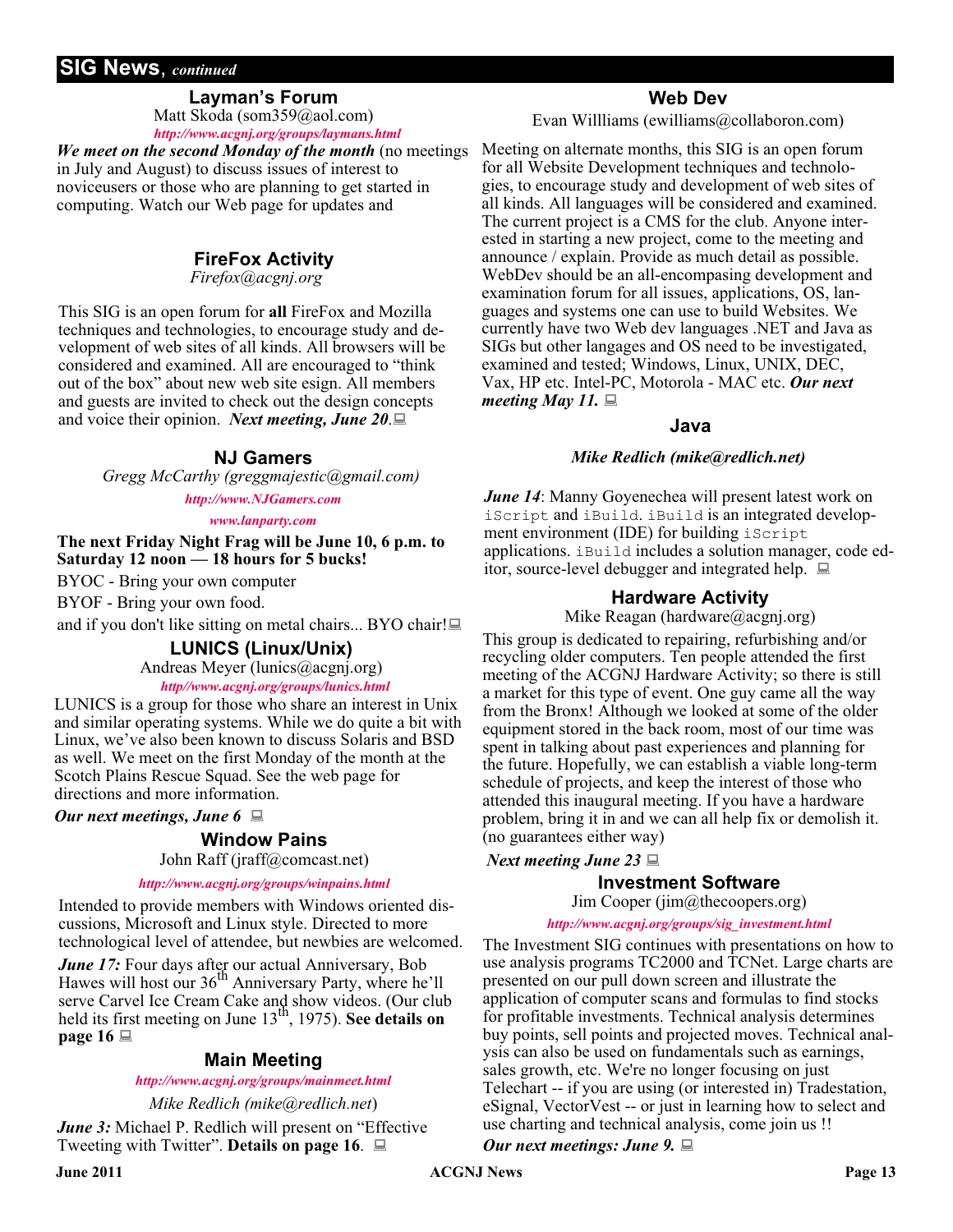### **Guru Corner**

If you need help with any of the technologies listed below, you can call on the person listed. Please be considerate and ca

### **Discount Computer Magazine Price List**

**As described by the DealsGuy**

|                                                          | ou can call on the person listed. Please be considerate and |              |                                                                                                                         | 1 <sub>yr</sub> |       | $2 \text{ yr}$ 3 yr |
|----------------------------------------------------------|-------------------------------------------------------------|--------------|-------------------------------------------------------------------------------------------------------------------------|-----------------|-------|---------------------|
| ll before 10 PM.                                         |                                                             |              | <b>Computer Games</b>                                                                                                   | \$10.95         | 20.95 | 29.95               |
|                                                          | <b>Software</b>                                             |              | <b>Computer Gaming World</b>                                                                                            | 14.95           | 28.95 | 41.95               |
|                                                          |                                                             |              | Computer Shopper1                                                                                                       | 16.97           | 32.95 | 47.95               |
| <b>HTML</b>                                              | Mike Redlich                                                | 908-246-0410 | Dr. Dobbs Journal                                                                                                       | 15.95           | 30.95 |                     |
|                                                          | Jo-Anne Head                                                | 908-769-7385 | Mac Addict                                                                                                              | 10.97           |       |                     |
| ColdFusion                                               | Jo-Anne Head                                                | 908-769-7385 | Mac Home Journal                                                                                                        | 15.97           | 29.97 |                     |
|                                                          |                                                             |              | Mac World                                                                                                               | 12.95           |       |                     |
| CSS                                                      | Frank Warren                                                | 908-756-1681 | Maximum PC                                                                                                              | 9.95            | 18.95 | 27.95               |
|                                                          | Jo-Anne Head                                                | 908-769-7385 | Microsoft System Journal                                                                                                | 21.95           | 39.95 |                     |
| Java                                                     | Mike Redlich                                                | 908-246-0410 | PC Gamer                                                                                                                | 12.95           |       |                     |
|                                                          |                                                             |              | PC Magazine (22/44/66 Issues)                                                                                           | 25.97           | 48.95 | 68.95               |
| $C++$                                                    | <b>Bruce Arnold</b>                                         | 908-735-7898 | PC World                                                                                                                | 16.95           |       |                     |
|                                                          | Mike Redlich                                                | 908-246-0410 | Wired                                                                                                                   | 6.00            | 12.00 | 17.00               |
| ASP                                                      | Mike Redlich                                                | 908-246-0410 | These prices are for new subscriptions and renewals. All<br>orders must be accompanied by a check, cash or Money        |                 |       |                     |
| Perl                                                     | John Raff                                                   | 973-560-9070 | Order. Make payable to Herb Goodman, and mail to:                                                                       |                 |       |                     |
|                                                          | Frank Warren                                                | 908-756-1681 | Herb Goodman, 8295 Sunlake Drive, Boca Raton,<br>FL 33496                                                               |                 |       |                     |
| XML                                                      | Mike Redlich                                                | 908-246-0410 | Telephone: 561-488-4465, e-mail: hgoodman@prod-<br>igy.net                                                              |                 |       |                     |
| Genealogy                                                | Frank Warren                                                | 908-756-1681 | Please allow 10 to 12 weeks for your magazines to start.                                                                |                 |       |                     |
| Home Automation Frank Warren<br><b>Operating Systems</b> |                                                             | 908-756-1681 | For renewals you must supply an address label from your<br>present subscription to insure the correct start of your re- |                 |       |                     |
|                                                          |                                                             |              | newal. As an extra service I will mail a renewal notice<br>about 4 months prior to their expiration date. I carry more  |                 |       |                     |
| Windows 3.1                                              | Ted Martin                                                  | 732-636-1942 | than 300 titles at excellent prices — email for prices. $\Box$                                                          |                 |       |                     |

### **ACGNJ MEMBERSHIP APPLICATION**

Sign up online at http://www.acguj.org/membershipApplication.html and pay dues with PayPal.

|                 |                                          | Dues                                                                              |           |                |                       |
|-----------------|------------------------------------------|-----------------------------------------------------------------------------------|-----------|----------------|-----------------------|
|                 | <b>US/CANADA</b>                         |                                                                                   |           | <b>STUDENT</b> | <b>SENIOR CITIZEN</b> |
| 1 Year          | \$25                                     |                                                                                   |           | \$20           | (Over 65)<br>\$20     |
| 2 Years         | \$40                                     |                                                                                   |           |                |                       |
| 3 Years         | \$55                                     |                                                                                   |           |                | \$45                  |
|                 | Mail this application and your check to: | AMATEUR COMPUTER GROUP OF NEW JERSEY, INC., P.0. BOX 135, SCOTCH PLAINS, NJ 07076 |           |                |                       |
|                 |                                          | New Member Renewal Address Change                                                 |           |                |                       |
|                 | First Name                               |                                                                                   | Last Name |                | Phone                 |
| Mailing Address |                                          |                                                                                   |           |                | E-Mail                |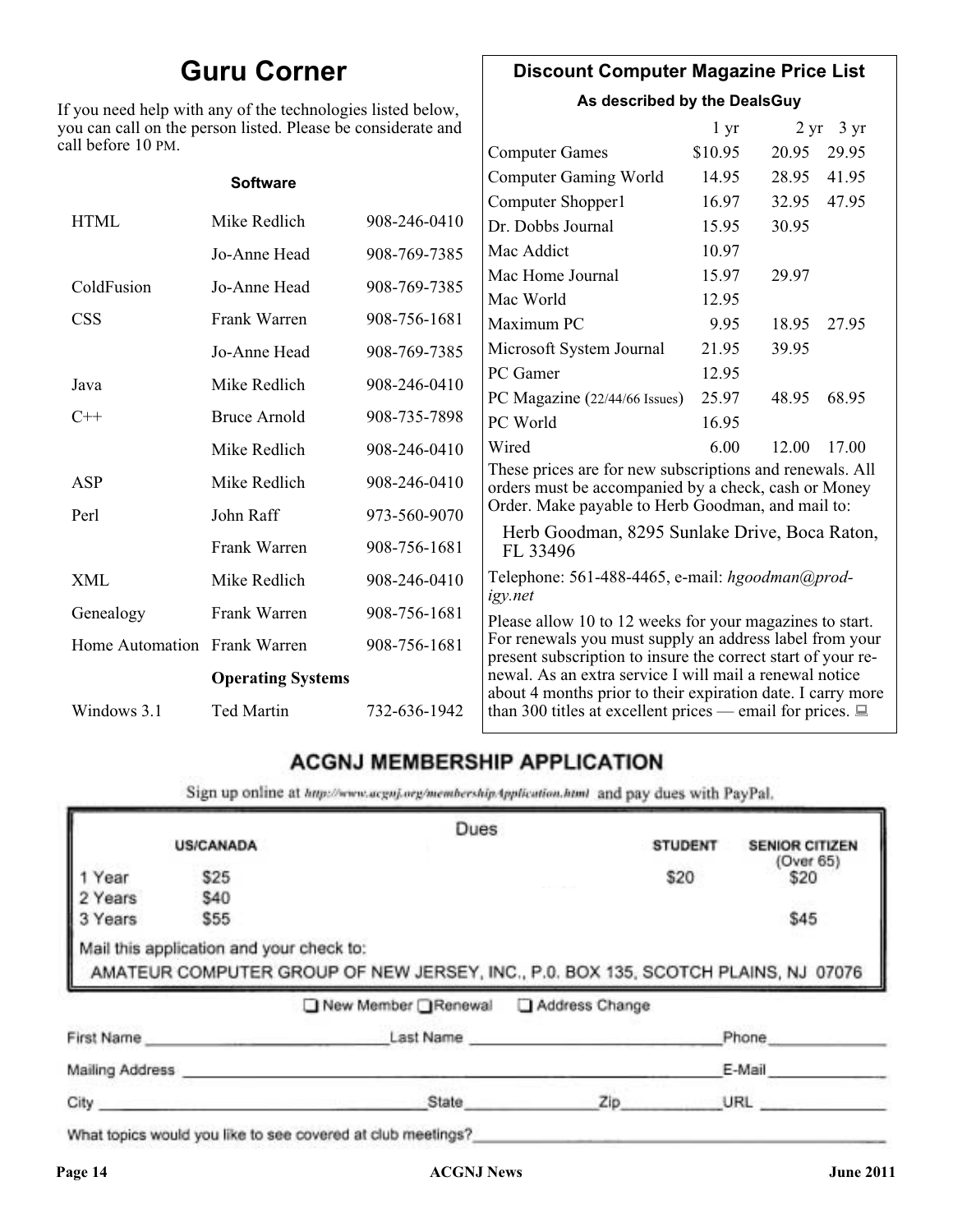| <b>Other Local Computer Groups</b>                                                                                                                                             |                                                                                                                                                           |                                                                                                                                                                      |  |  |
|--------------------------------------------------------------------------------------------------------------------------------------------------------------------------------|-----------------------------------------------------------------------------------------------------------------------------------------------------------|----------------------------------------------------------------------------------------------------------------------------------------------------------------------|--|--|
| <b>Princeton Macintosh User Group:</b> 7:15 pm 2nd<br>Tuesday, Jadwin Hall, A-10, Washington Rd,<br>Princeton, $(609)$ 252-1163, www.pmug-nj.org                               | Linux Users Group in Princeton: 7 pm, 2nd<br>Wednesday, Lawrence Branch Mercer Library,<br>Rt#1 & Darrah Lane, Lawrence NJ<br>http://www.lugip.org        | <b>New York PC:</b> 3rd Thurs, 7 pm, PS 41, 116 W<br>11th St. For info call hotline, (212) 533-NYPC,<br>http://www.nypc.org                                          |  |  |
| <b>Computer Education Society of Philadelphia:</b><br>Meetings & Workshops at Jem Electronics, 6622<br>Castor Ave, Philadelphia PA. www.cesop.org/                             | <b>Brookdale Computer Users Group:</b> 7 pm, 3rd<br>Friday, Brookdale Community College, Bldg<br>MAN Rm 103, Lincroft NJ. (732)-739-9633.<br>www.bcug.com | NJ Macintosh User Group: 8 pm, 3rd Tuesday,<br>Allwood Branch Library, Lyall Rd, Clifton NJ.<br>$(201)$ 893-5274 http://www.njmug.org                                |  |  |
| PC User Group of So. Jersey: 2nd Mon., 7 pm,<br>Trinity Presb. Church, 499 Rt 70 E, Cherry Hill,<br>NJ. L. Horn, (856) 983-5360<br>http://www.pcugsj.org                       | Hunterdon Computer Club: 8:30 am, 3rd Sat,<br>Hunterdon Medical Center, Rt 31, Flemington NJ.<br>www.hunterdoncomputerclub.org. (908)<br>995-4042.        | NY Amateur Computer Group: 2nd Thurs, 7<br>pm, Rm 806 Silver Bldg, NYU, 32 Waverly Pl,<br>NYC http://www.nyacc.org                                                   |  |  |
| Morris Micro Computer Club: 7 pm 2nd Thurs.,<br>Morris County Library, Hanover Ave, Morristown<br>NJ, (973) 267-0871.<br>http://www.morrismicro.com                            | Central Jersey Computer Club: 8 pm, 4th Fri-<br>day, Rm 74, Armstrong Hall, College of NJ. Rich<br>Williams, (609) 466-0909.                              | NJ PC User Group: 2nd Thurs, Monroe Rm at<br>Wyckoff Public Library, 7 pm. Maureen Shannon,<br>$(201)$ 853-7432, www.njpcug.org                                      |  |  |
| <b>Philadelphia Area Computer Society: 3rd Sat, 12</b><br>noon Main Meeting, groups 8 am-3 pm. Upper<br>Moreland Middle School, Hatboro PA. (215)<br>764-6338. www.pacsnet.org | NJ Computer Club: 6:15 pm, 2nd Wednesday ex-<br>cept Jul & Aug, North Branch Reformed Church,<br>203 Rt 28, Bridgewater NJ. http://www.njcc.org           | Princeton PC Users Group: 2nd Monday,<br>Lawrenceville Library, Alt Rt 1 & Darrah Lane,<br>Lawrenceville, Paul Kurivchack (908) 218-0778,<br>http://www.ppcug-nj.org |  |  |

| <b>Classified</b>                                                                                                                                                                                                                                                                                                                                                                             | <b>Radio and TV Programs</b>                                                                                                                                                                                                                                                                                                                                           |
|-----------------------------------------------------------------------------------------------------------------------------------------------------------------------------------------------------------------------------------------------------------------------------------------------------------------------------------------------------------------------------------------------|------------------------------------------------------------------------------------------------------------------------------------------------------------------------------------------------------------------------------------------------------------------------------------------------------------------------------------------------------------------------|
| <b>FREE TO MEMBERS.</b> Use our clas-<br>sified ads to sell off your surplus computer<br>stuff. Send copy to Classified, ACGNJ<br>NEWS, P.O. Box 135, Scotch Plains NJ<br>07076 or e-mail to the editor,<br><i>bdegroot@ptd.net.</i> Classified ads are free<br>to members, one per issue. Non-members<br>pay \$10. Send check payable to ACGNJ<br>Inc. with copy. Reasonable length, please. | IMOUNTON AVE<br><b>Computer Radio Show, WBAI</b><br>Amold<br>Slenside Rd<br>99.5 FM, NY, Wed. 8-9 p.m.<br>Auditorium<br>The<br><b>Software</b><br>Review,<br>L Exit A3<br>Channel, Saturday<br>Learning<br>$\sqrt{3}$<br>$10-10:30$ p.m.<br>On Computers, WCTC 1450<br>0.5.22<br>AM, New Brunswick, Sunday<br>Echo<br>Queen<br>1-4 p.m. To ask questions call<br>Diner |
| Member of<br>ociation of<br>Personal Computer User Groups                                                                                                                                                                                                                                                                                                                                     | $(800)$ 677-0874.<br>ភូ<br>ភ្ន<br>Borle Ave<br>É<br><b>Cantrol Ave</b><br>PC Talk, Sunday from 8 p.m. to<br><b>Termited</b><br>Scotch Plains<br>10 p.m., 1210 AM Philadelphia.<br>Rescue Sound<br><b>Ext 135</b><br>1800-876-WPEN, Webcast<br>at http://www.pctalkweb.net.<br>$\mathbf{v}^{\mathbf{c}^{\prime}}$                                                       |

#### *<http://www.apcug.net>*

### **Directions to Meetings at Scotch Plains Rescue Squad, 1916 Bartle Ave., Scotch Plains NJ**

#### **From New York City or Northern New Jersey**

Take Route 1&9 or the Garden State Parkway to US 22 Westbound.

#### **From Southern New Jersey**

Take Parkway north to Exit 135 (Clark). Stay on left of ramp, follow circle under Parkway. Bear right to Central Avenue; follow to Westfield and under RR overpass. Left at light to North Avenue; follow to light in Fanwood. Right on Martine (which becomes Park Ave). Right on Bartle Ave in middle of shopping district.Scotch Plains Rescue Squad (2-story brick) is located on the right. Do not park in the row next to the building — you'll be towed.

### **From I-78 (either direction)**

Take exit 41 (Scotch Plains); follow signs to US 22. Turn right at light at bottom of hill and use overpass to cross Rt. 22. Follow US 22 Westbound directions.

### **From US 22 Westbound**

Exit at Park Avenue, Scotch Plains after McDonalds on the right, diagonally opposite Scotchwood Diner on the left, immediately before the overpass. After exiting, turn left at the light and use overpass to cross US 22. Bear right at bottom of ramp to continue south on Park Avenue. Turn left at the second light (a staggered intersection). Scotch Plains Rescue Squad (2-story brick) is on the right. Do not park in the row next to the building — you'll be towed. We meet on the second floor, entering by the door at the right front of the building.

### **From Western New Jersey**

Take US 22 Eastbound to the Park Avenue exit. The exit is about a mile past Terrill Road and immediately past the overpass. Exit onto Park Avenue South and follow the directions above to the Rescue Squad building.